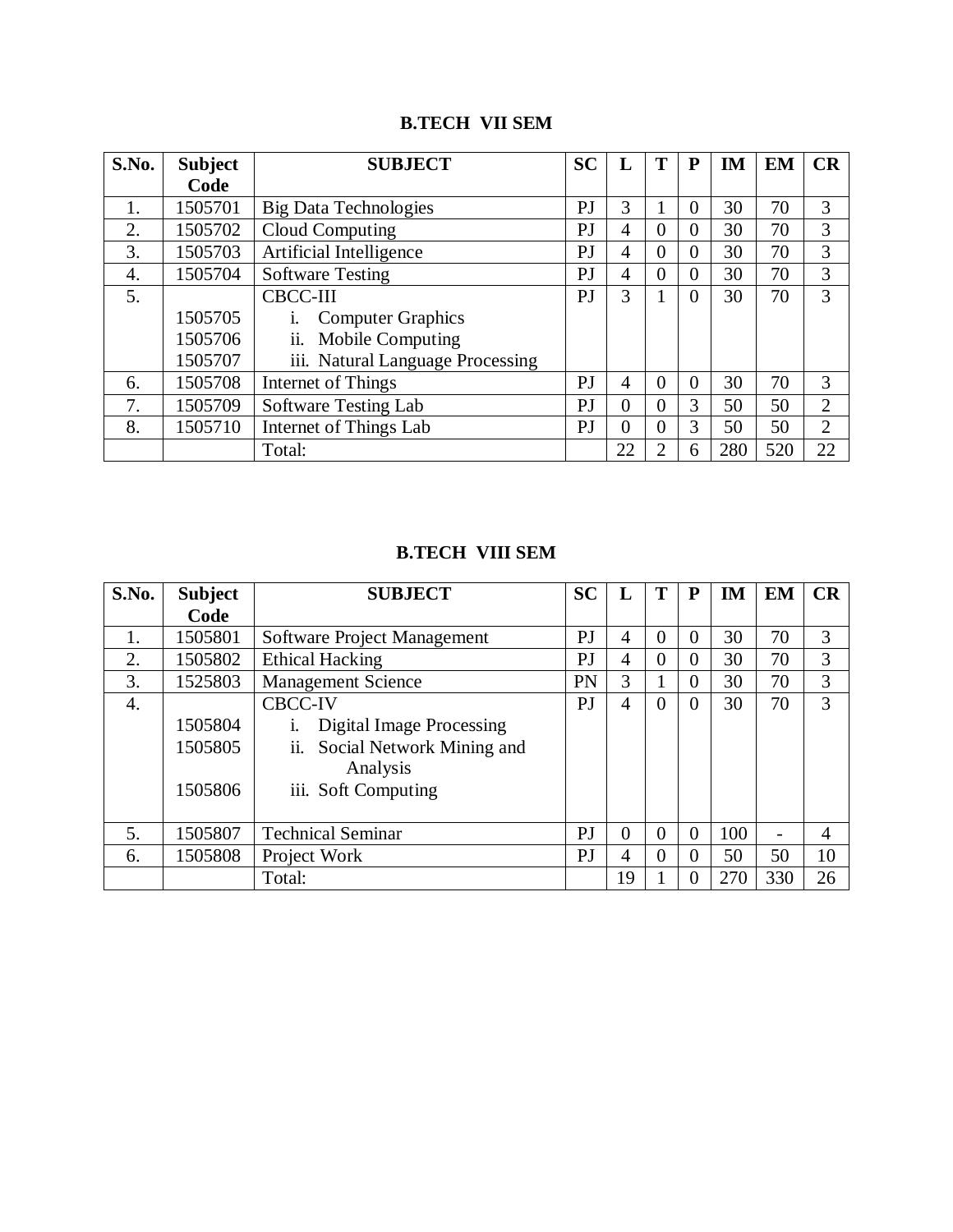## **B.Tech VII Sem**

## **(1505701)Big Data Technologies**

## **Course Objectives:**

**L T C 3 1 3**

- To introduce big data concepts
- Understanding Hadoob
- Understanding Big data Applications (HBASE, HIVE)

### **UNIT - I**

Introductioin to Big Data, Why is Big Data, Why Big Data is important, Meet Hadoop, Data, Data Storage and Analysis, Comparison with other systems, Grid Computing, A brief history of Hadoop, Apache Hadoop and the Hadoop EchoSystem, Linux refresher; VMWare Installation of Hadoop.

## **UNIT - II**

The Design of HDFS, HDFS Concepts, Command Line interface to HDFS Hadoop File Systems, Interfaces, Java Interface to Hadoop, Anatomy of a file read, Anatomy of a file write, Replica placement and Coherency Model, Parallel copying with distcp, Keeping an HDFS cluster balanced,

### **UNIT - III**

Introduction, Analyzing data with unix tools, Analyzing data with Hadoop, Java MapReduce classes(new API), Data flow, combiner functions, Running a distributed MapReduce job, Configuration API, Setting up the developing environment, Managing configuration, Writing a unit test with MRUnit, Running a job in local job runner, Running on a cluster, Launching a job, The MapReduce WebUI.

### **UNIT - IV**

Class MapReduce, Job submission, Job initialization, Task Assignment, Task execution, Progress and status updates, Job Completion, Shuffle and sort on Map and Reducer side, Configuration tuning, Map Reduce types, Input formats, Sorting, Map side and Reduce side joins.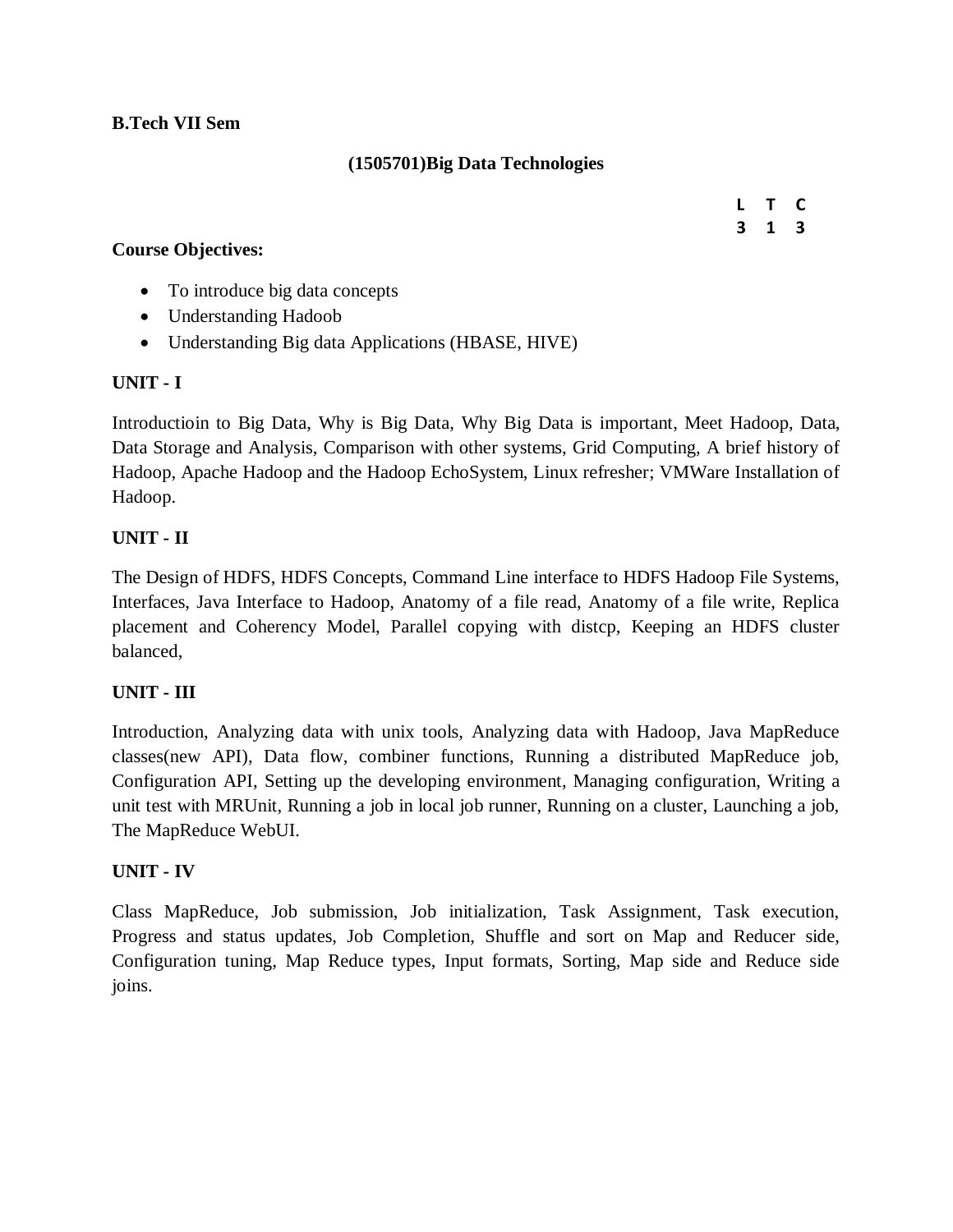### **UNIT - V**

The Hive Shell, Hive services, Hive clients, The meta store, comparison with traditional databases, Hive QI, Hbasics, Concepts, implementation, Java and Map reduce clients, Loading Data, Web queries.

### **Text Books:**

1. Tom White, Hadoop, "The Definitive Guide" , 3rd Edition, O'Reilly Publications, 2012

2. Dirk deRoos, Chris Eaton, George Lapis, Paul Zikopoulos, Tom Deutsch, "Undetstanding Big Data Analytics for Enterprise class Hadoop and Streaming Data", 1st Edition, TMH, 2012.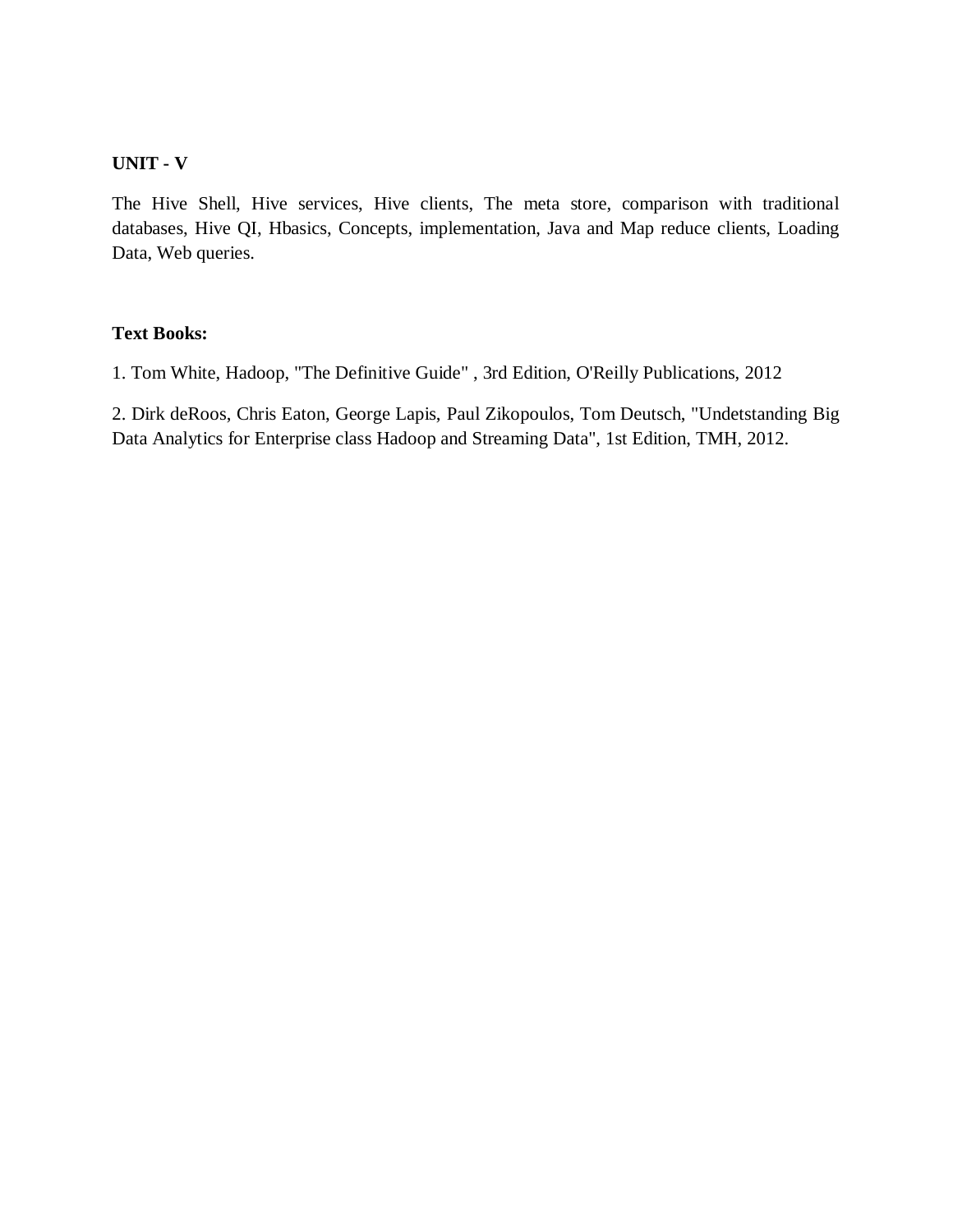## **BTech.VI I Sem**

## **(1505702)CLOUD COMPUTING**

## **Course Objective:**

**L T C 4 0 3**

- To explain the cloud paradigms.
- To introduce the various levels of services that can be achieved by cloud.
- To know about service providers of cloud.

## **Course Outcomes:**

- Understand the evolution of cloud computing paradigm and its architecture.
- Explain and characterize different cloud deployment models and service models.
- Identify the service providers in cloud computing.

## **UNIT I:**

## **Computing Paradigms:**

High-Performance Computing, Parallel Computing, Distributed Computing, Cluster Computing, Grid Computing, Cloud Computing, Biocomputing, Mobile Computing, Quantum Computing, Optical Computing, Nano computing, Network Computing.

## **Cloud Computing Fundamentals:**

Motivation for Cloud Computing: The Need for Cloud Computing. Defining Cloud Computing: NIST Definition of Cloud Computing, Computing Is a Service, Cloud Computing Is a Platform. Principles of Cloud computing: Five Essential Characteristics, Four Cloud Deployment Models, Three Service Offering Models, Cloud Ecosystem, Requirements for Cloud Services, Cloud Application, Benefits and Drawbacks.

## **UNIT II:**

**Cloud Computing Architecture and Management :** Cloud Architecture, Anatomy of the Cloud, Network Connectivity in Cloud Computing, Applications on the Cloud, Managing the Cloud, Migrating Application to Cloud.

## **UNIT III:**

**Cloud Deployment Models** : Private Cloud, Public Cloud, Community Cloud, Hybrid Cloud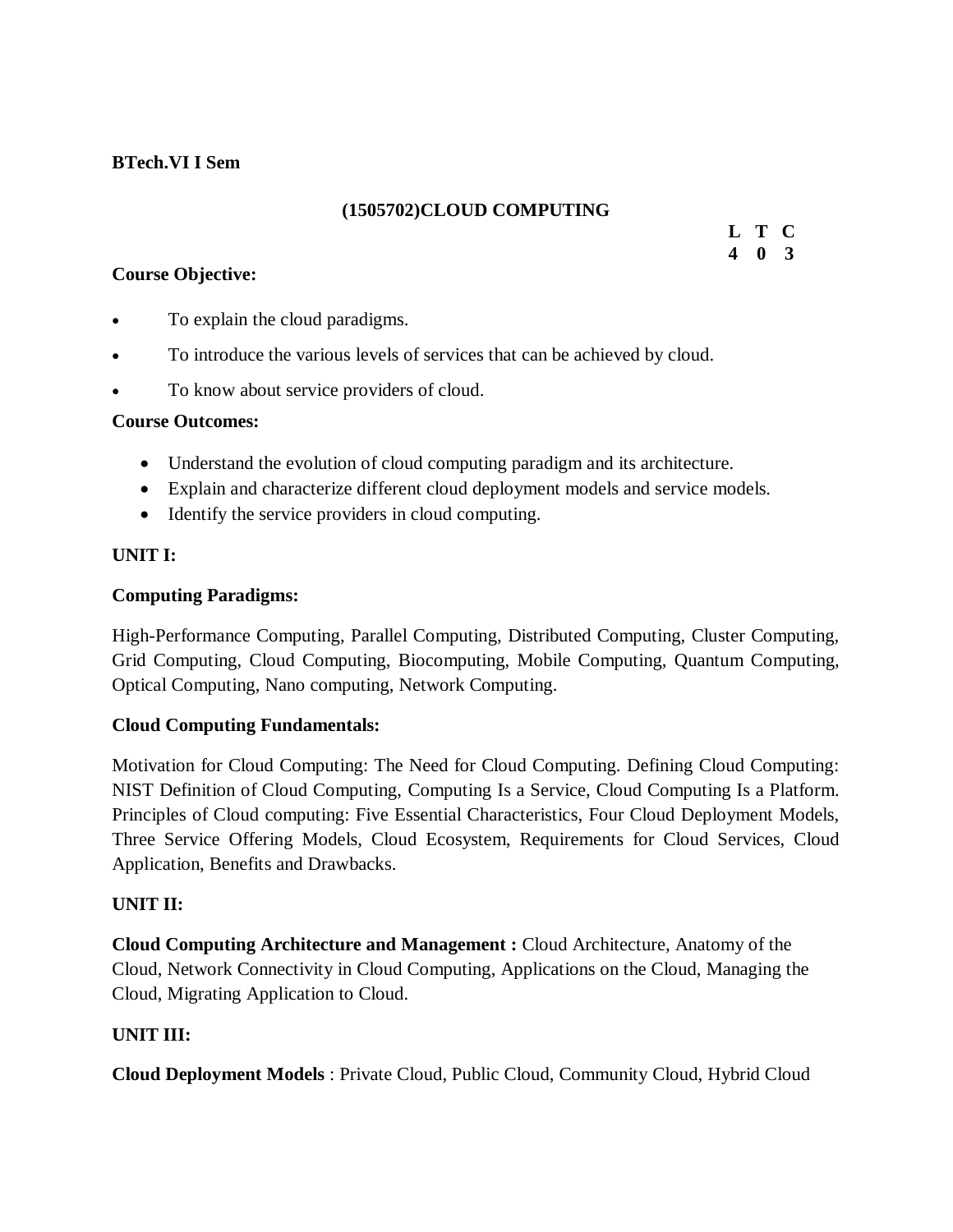**Cloud Service Models** : Infrastructure as a Service, Platform as a Service, Software as a Service, Other Cloud Service Models

## **UNIT IV:**

**Programming Models in Cloud :** Cloud Application Development Platforms: Windows Azure, Google App Engine, Force.com, Manjrasoft Aneka

**Cloud Computing APIs**: Rackspace, IBM, Intel

**Software Development in Cloud** : Introduction, Different perspectives on SaaS development, New challenges, Cloud aware software development using PaaS technology

## **Unit V:**

**Networking for Cloud Computing** : Introduction, Overview of Data Center Environment, Networking Issues in Data Centers.

**Cloud Service Providers** : Introduction, EMC, Google, Amazon Web Services, Microsoft, IBM, Salesforce, Rackspace

## **Text books:**

1. K. Chandrasekaran, Essentials of Cloud Computing, CRC Press, 2015

## **Reference books:**

- 1. Barrie Sosinsky, Cloud Computing Bible, Wiley-India, 2010
- 2. RajkumarBuyya, James Broberg, Andrzej M. Goscinski, Cloud Computing: Principles and Paradigms, Wiley, 2011
- 3. Nikos Antonopoulos, Lee Gillam, Cloud Computing: Principles, Systems and Applications, Springer, 2012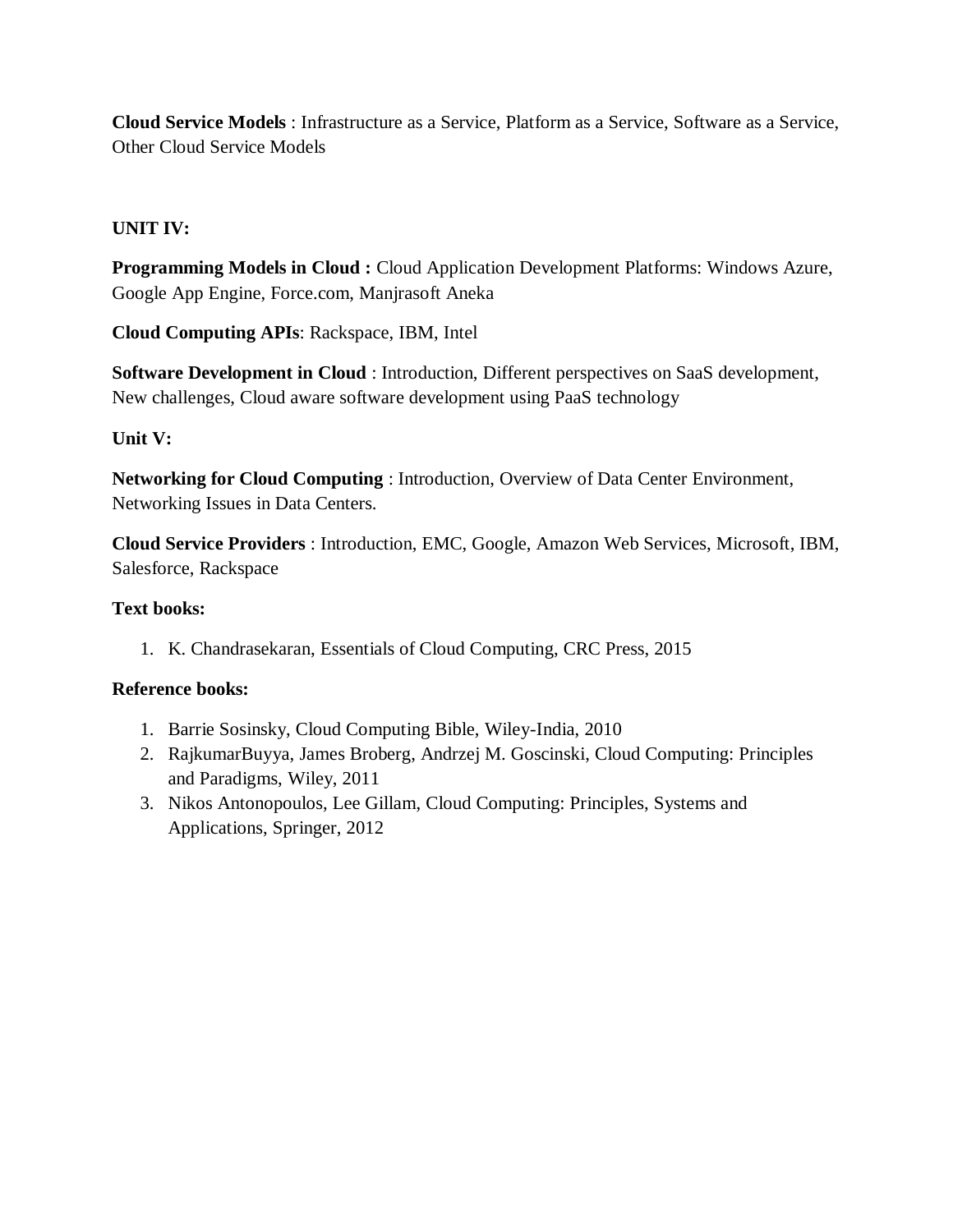## **B.Tech. VII Sem**

## **(1505703)ARTIFICIAL INTELLIGENCE**

#### **L T C 3 1 3**

## **Course Objectives:**

- To understand how a computer making intelligent decisions.
- To understand the searching techniques
- To know the knowledge representation and learning
- To enable the students to apply these techniques in application which involve perception, reasoning and learning
- To know the features of expert systems.

## **UNIT I**

Introduction to Artificial Intelligence; Problem, Problem Spaces and Search; Heuristic Search

Techniques.

## **UNIT II**

Knowledge Representation Issues, Predicate Logic, Representing Knowledge using Rules.

## **UNIT III**

Symbolic Reasoning under Uncertainty, Statistical Reasoning.

## **UNIT IV**

Weak Slot-and-Filler Structures, Strong Slot-and-Filler Structures, Knowledge Representation

Summary.

## **UNIT V**

Game Playing, Natural Language Processing, Expert Systems

## **TEXT BOOKS:**

1. Elain Rich, Kevin Knight and Shivashankar B Nair, Artificial Intelligence, 3<sup>rd</sup> Edition, Tata McGraw Hill, 2009.

## **REFERENCE BOOKS:**

- 1. Stuart Russell and Peter Norvig, Artificial Intelligence: A Modern Appproach, 2nd Edition, Pearson Education, 2003.
- 2. Padhy N P, Artificial Intelligence and Intelligent Systems, Oxford University Press, 2005.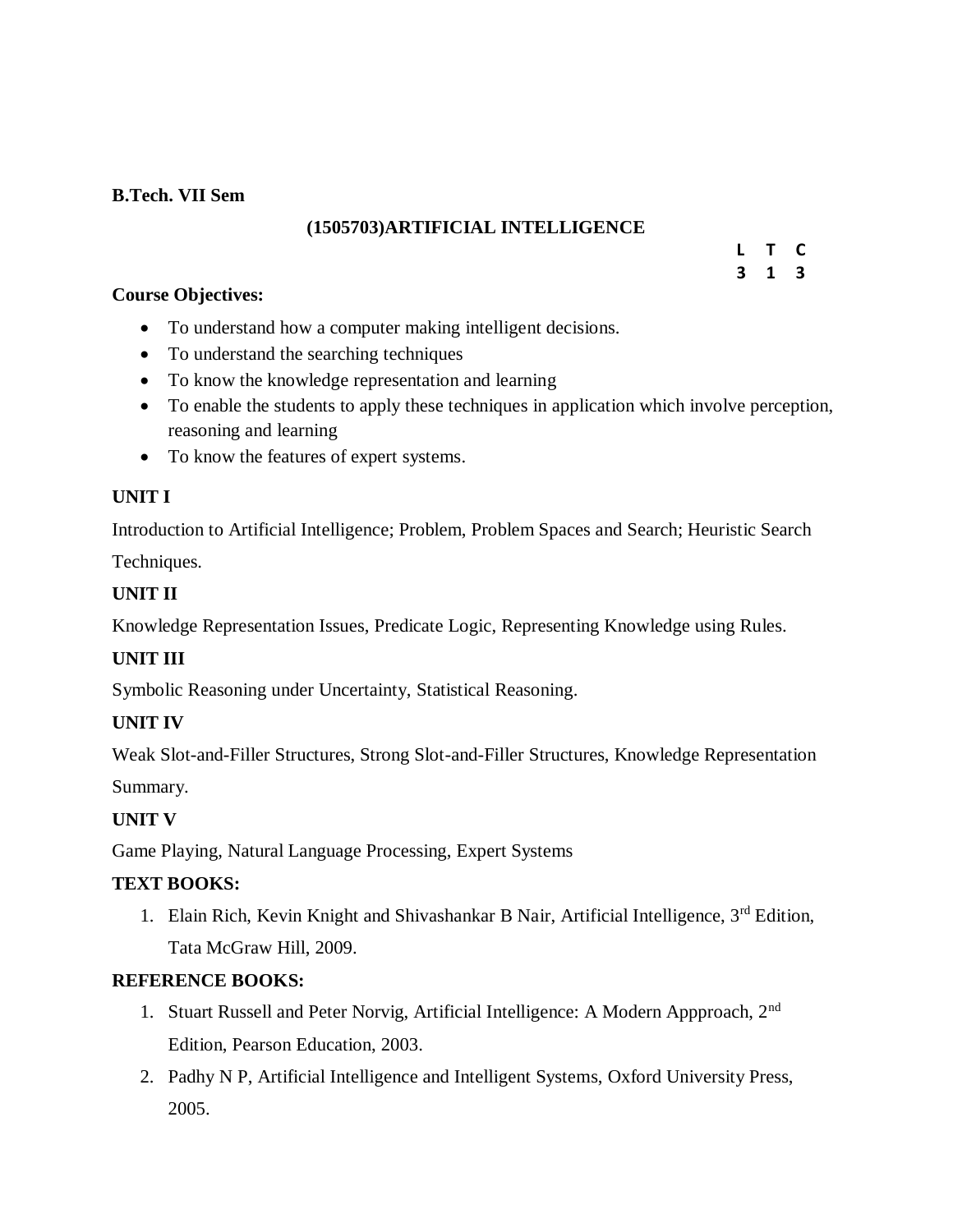### **BTech.VI I Sem**

**L T C 4 0 3**

### **(1505704)SOFTWARE TESTING**

### **Course Objectives:**

- Basic software debugging methods.
- Various testing methodologies.
- The procedure for designing test cases.
- The significance of software testing

### **UNIT I**

**Introduction:** Purpose of testing, Dichotomies, Model for testing, Consequences of bugs, Taxonomy of bugs.

**Flow graphs and Path testing:** Path testing basics, Predicates, Path Predicates and Achievable paths, Path Sensitizing, Path Instrumentation, and Application of path testing.

## **UNIT II**

**Paths, Path products and Regular expressions:** Path products & Path expression, Reduction Procedure, Regular Expressions & Flow Anomaly Detection.

**Dataflow testing:** Basics of dataflow testing, Strategies in dataflow testing, Application of dataflow testing.

### **UNIT III**

**Domain Testing:** Domains and Paths, Nice & Ugly Domains, Domain Testing, Domains and Interfaces Testing, Domains and Testability.

**Logic Based Testing:** Overview, Decision Tables, and Path Expressions.

## **UNIT IV**

**State, State Graphs and Transition Testing:** State Graphs, Good & Bad State Graphs, State Testing.

**Transaction Flow Testing:** Transaction Flows, Transaction Flow Testing Techniques.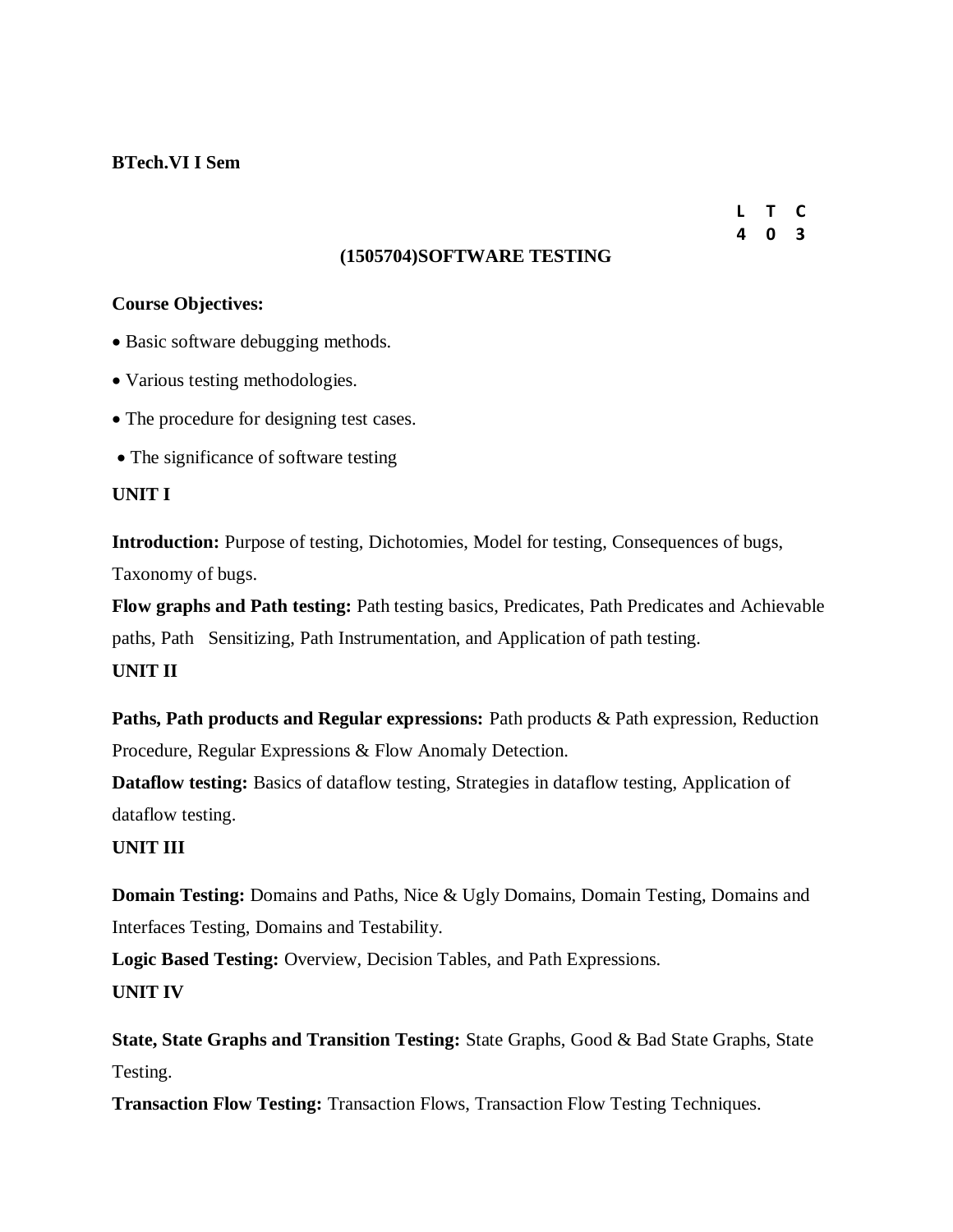### **UNIT V**

**Graph Matrices and Application:** Matrix of Graph, Power of a Matrix, Node Reduction Algorithm, Win runner Testing Tool.(Student should have exposure to the win runner testing tool).

### **TEXT BOOKS:**

- 1. Software Testing techniques, Boris Beizer, Dreamtech, Second Edition.
- 2. Software Testing Tools, Dr.K.V.K.K.Prasad, Dreamtech.

### **REFERENCE BOOKS:**

- 1. The craft of software testing Brian Marick, Pearson Education.
- 2. Software Testing, Third Edition, P.C.Jorgensen, Aurbach Publications (Dist.by SPD).
- 3. Software Testing, N.Chauhan, Oxford University Press.
- 4. Introduction to Software Testing, P.Ammann and J.Offutt, Cambridge Univ. Press.
- 5. Effective methods of Software Testing, Perry, John Wiley, Second Edition, 1999.
- 6. Software Testing Concepts and Tools, P.Nageswara Rao, Dreamtech Press.
- 7. Software Testing, M.G.Limaye, TMH.
- 8. Software Testing, Desikan, G.Ramesh, Pearson.
- 9. Foundations of Software Testing, D.Graham and Others, Cengage Learning.
- 10. Foundations of Software Testing, A.P.Mathur, Pearson.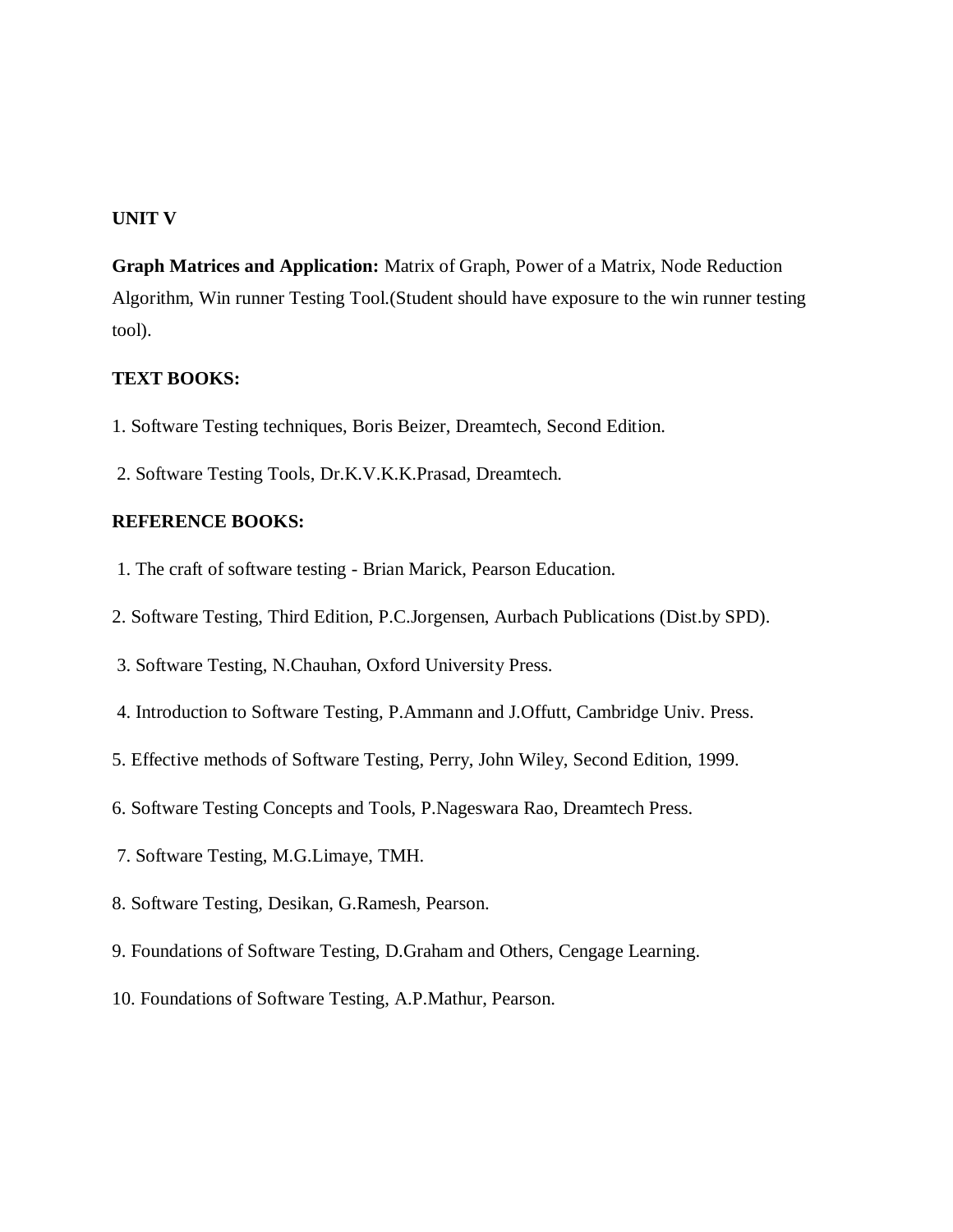## **B.Tech VII Sem**

## **L T C 4 0 3**

### **(1505705) COMPUTER GRAPHICS**

### **Course Objectives:**

- To apply the rules and algorithms in generating graphical outputs.
- To develop multi-dimensional objects using suitable transformations.
- To Develop real-time rendering graphics.

**Introduction:** Usage of Graphics and their applications, Presentation Graphics- Computer Aided

Design- Computer Art- Entertainment- Education and Training- Visualization- Image Processing Graphical User Interfaces.

**Overview of Graphics systems:** Video Display Devices- Raster Scan systems-random scan systems Graphics monitors and workstations-Input devices-hard copy devices- Graphics software.

### **UNIT II**

**Scan Converting Lines** – Basic Incremental algorithm, Midpoint algorithm and additional issues; Scan converting Circles, Scan Converting Ellipses, Solid Filling, Pattern Filling, Thick Primitives, Cohen – Sutherland line clipping algorithm, Parametric line clipping algorithms, Sutherland – Hodgeman polygon clipping algorithm, Generating characters.

### **UNIT III**

**Geometrical transformations** – 2D transformations, Homogeneous coordinates, Matrix representation of 2D transformations, Composition of 2D transformations, Window to view-port transformation, Matrix representation of 3D transformations, Composition of 3D transformations.

**Representing Curves and Surfaces** – Polygon meshes, Parametric cubic curves, Parametric bicubic surfaces and Quadratic surfaces.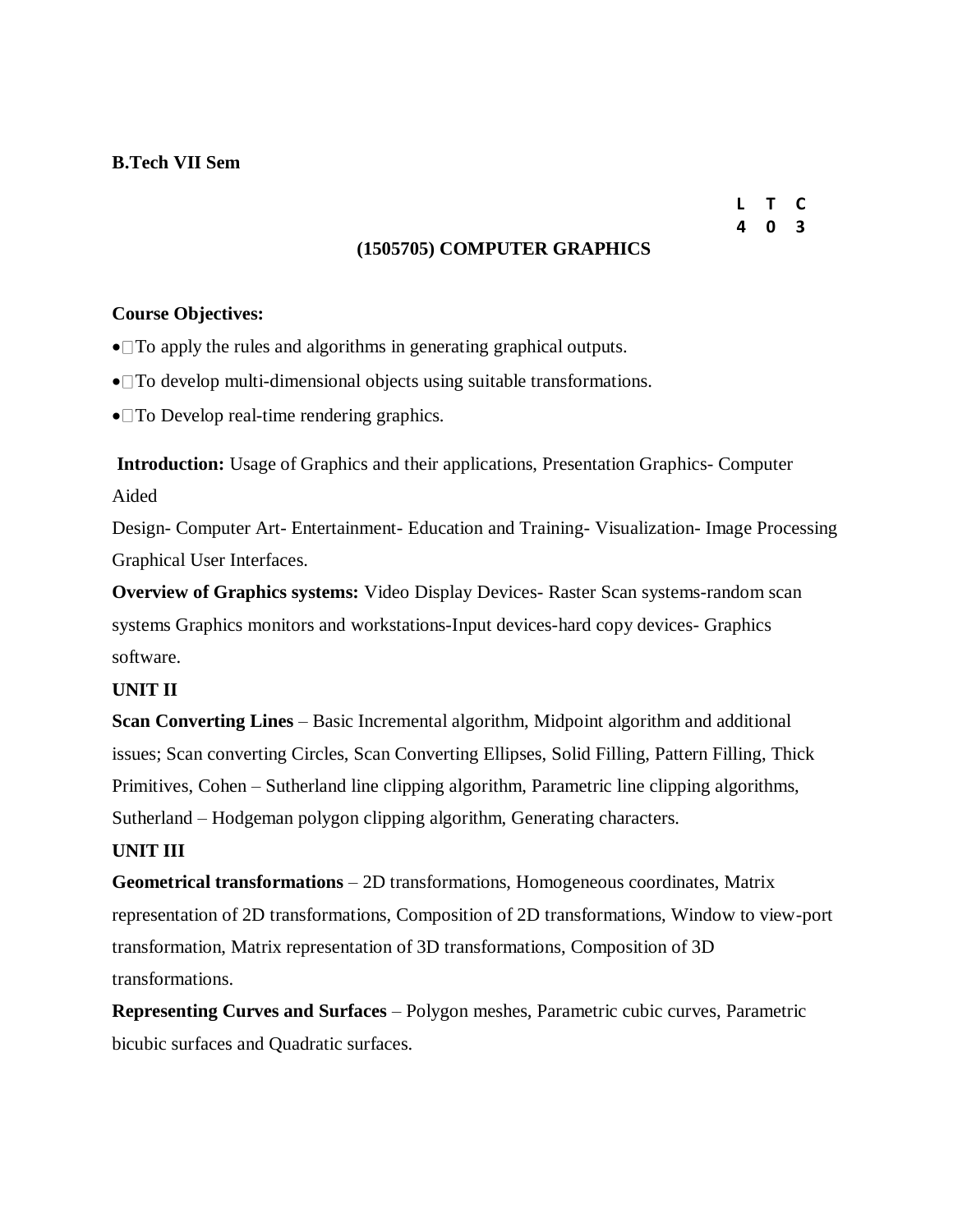### **UNIT IV**

**Viewing in 3D** – Projections, Specifying an arbitrary 3D view.

**Solid Modeling** – Representing Solids, Regularized Boolean set operations, Primitive instancing, Sweep Representation, Boundary Representations, Spatial-Partitioning Representations.

**Achromatic and Colored Light** – Achromatic light, Chromatic color, Color models for raster graphics, Reproducing color, Using color in computer graphics.

#### **UNIT V**

**Illumination Models** – Ambient light, Diffuse reflection, Atmospheric attenuation.

**Shading Models** – Constant shading, Interpolated shading, Polygon mesh shading, Gouraud shading, Phong shading.

**Animation** – Conventional and Computer–Assisted animation, Animation languages, Methods of controlling animation, Basic rules of animation, Problems peculiar to animation.

### **TEXT BOOKS:**

1. Foley, Van Dam, Feiner and Hughes, Computer Graphics – Principles and Practice, 2nd Edition in C, Pearson Education, 2004

2. Donald Hearn and M. Pauline Baker, Computer graphics, C version, Prentice – Hall, 1997.

#### **REFERENCE BOOKS:**

1. William M. Newman, Robert F. Sproull, Principles of interactive computer graphics, 12th Edition, McGraw – Hill, 1986

2. David F. Rogers, Rae A. Earnshaw, Computer Graphics Techniques : Theory and Practice, Springer-Verlag, 1990

3. Computer Graphics using Open GL by Franscis S Hill Jr Pearson Education, 2004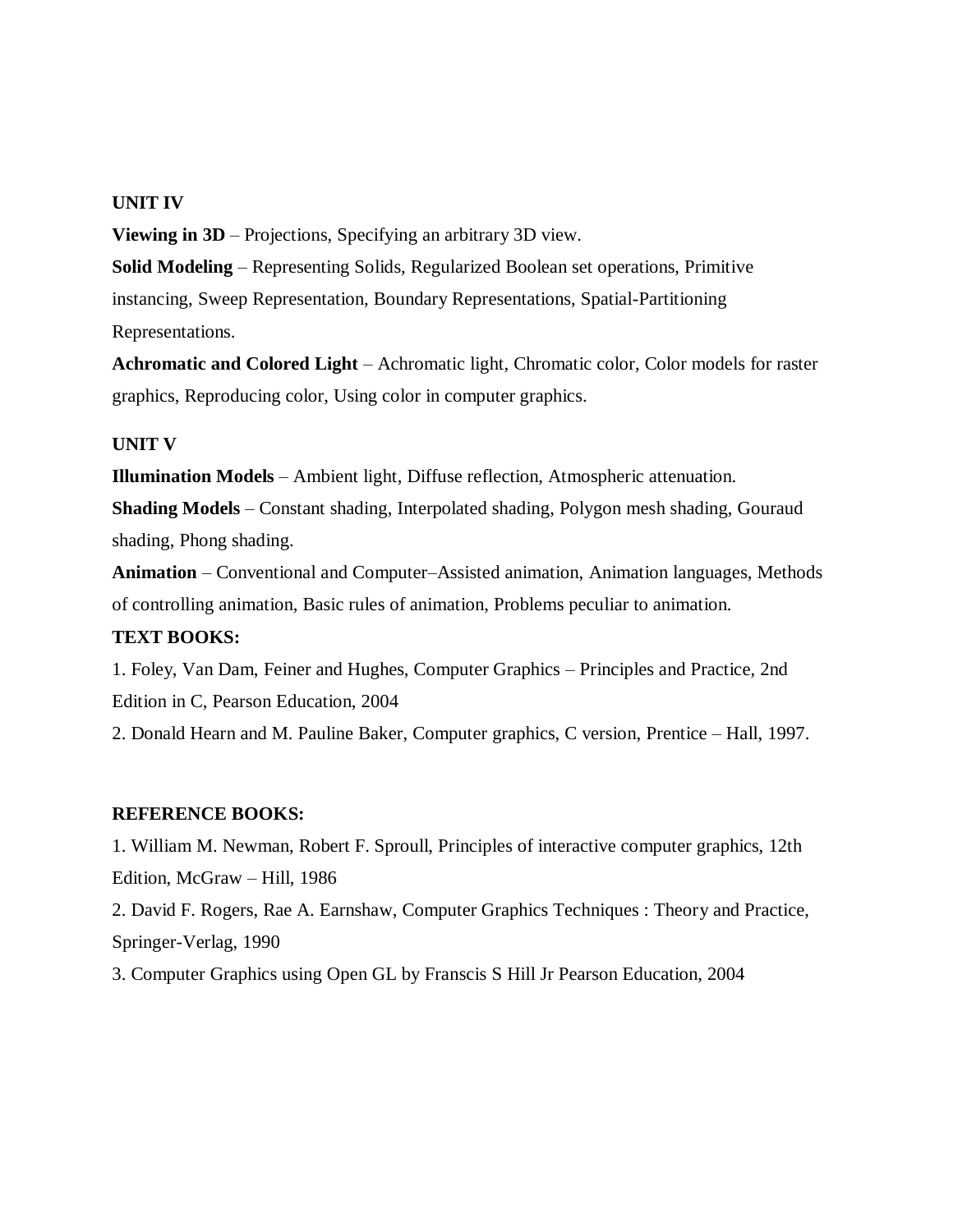### **BTech.VI I Sem**

## **L T C 3 1 3**

## **(1505706)MOBILE COMPUTING (MCP)**

## **UNIT I:**

**Wireless transmission:** Frequencies for radio transmission, Signals, Antennas, Signal propagation, Multiplexing, Modulation, Spread spectrum, Cellular systems.

## **UNIT II:**

**Medium access control:** Motivation for a Specialized MAC, SDMA, FDMA, TDMA, CDMA, Comparison of S/T/F/CDMA.

## **UNIT III:**

**Telecommunications System:** GSM, DECT, TETRA.

## **UNIT IV:**

**Wireless LAN:** Infrared Vs Radio Transmission, Infra Red and ad-hoc network, IEEE 802.11.

## **UNIT V:**

**Mobile Network Layer:** Mobile IP, Dynamic host Configuration protocol. Mobile Transport Layer: Traditional TCP, Classical TCP improvements.

### **Text Books:**

1. Jochen Schiller [2008], [Second Edition], Mobile Communications, Low price edition Pearson Education.

### **Reference books:**

1. Talukder [2008], Mobile Computing: Technology, Applications & service creation, TMH.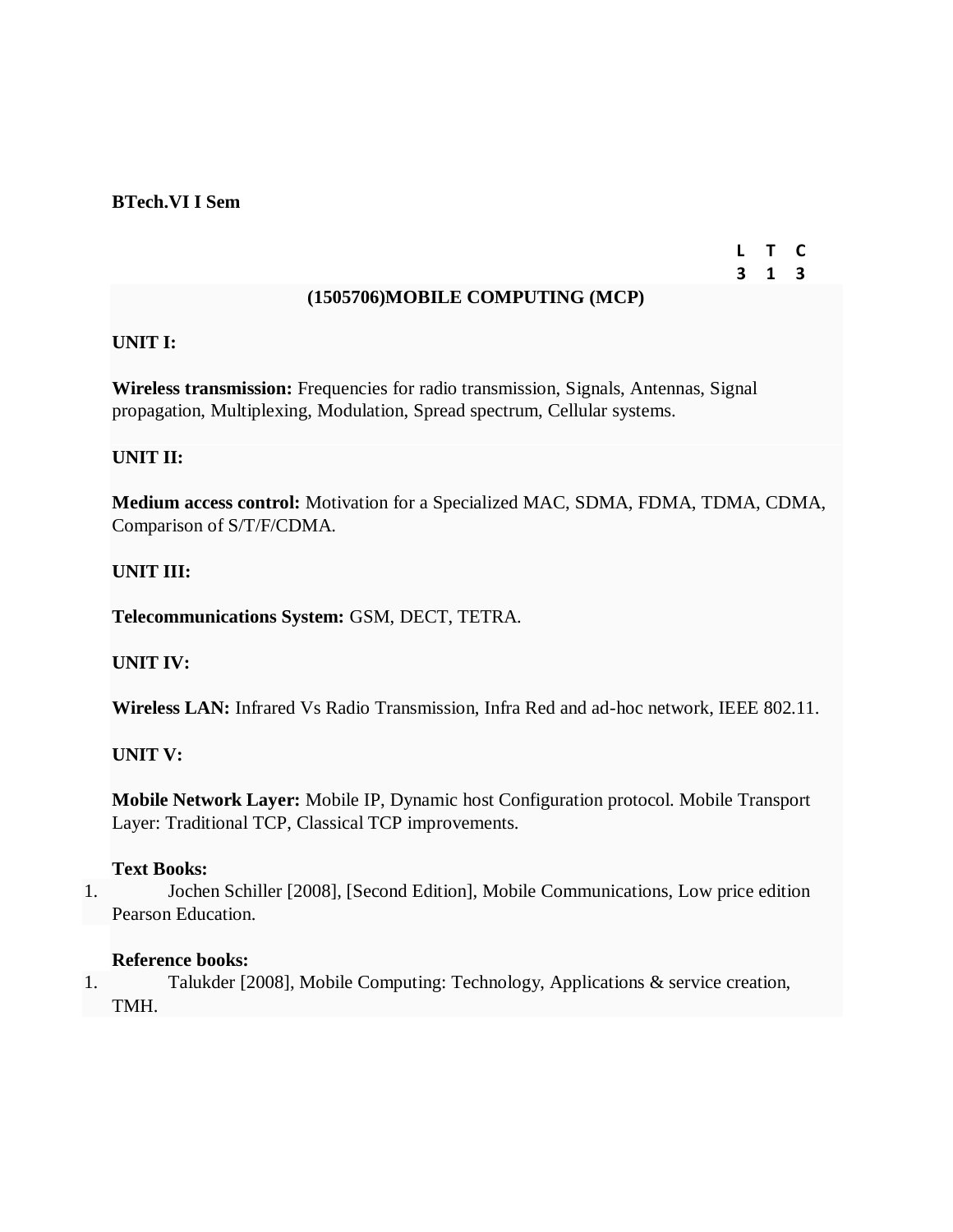### **BTech.VI I Sem**

### **L T C 3 1 3**

## **(1505707) NATURAL LANGUAGE PROCESSING**

### **Objectives**

Upon completion, students will be able to explain and apply fundamental algorithms and techniques in the area of natural language processing (NLP). In particular, students will:

- Understand approaches to syntax and semantics in NLP.
- Understand current methods for statistical approaches to machine translation.
- Understand language modeling.
- Understand machine learning techniques used in NLP

## **UNIT I**

Introduction to Natural Language Understanding, Syntactic Processing: Grammars and Parsing

### **UNIT II:**

Features and Augmented Grammars, Toward Efficient Parsing, Ambiguity Resolution.

## **UNIT III**

Statistical Methods: Probabilistic Context-Free Grammars, Best-First Parsing.

### **UNIT IV**

Semantic Interpretation: Linking Syntax and Semantics, Ambiguity Resolution, other Strategies for Semantic Interpretation.

### **UNIT V**

Context and World Knowledge: Using World Knowledge, Discourse Structure, Defining a Conversational Agent.

## **TEXT BOOK:**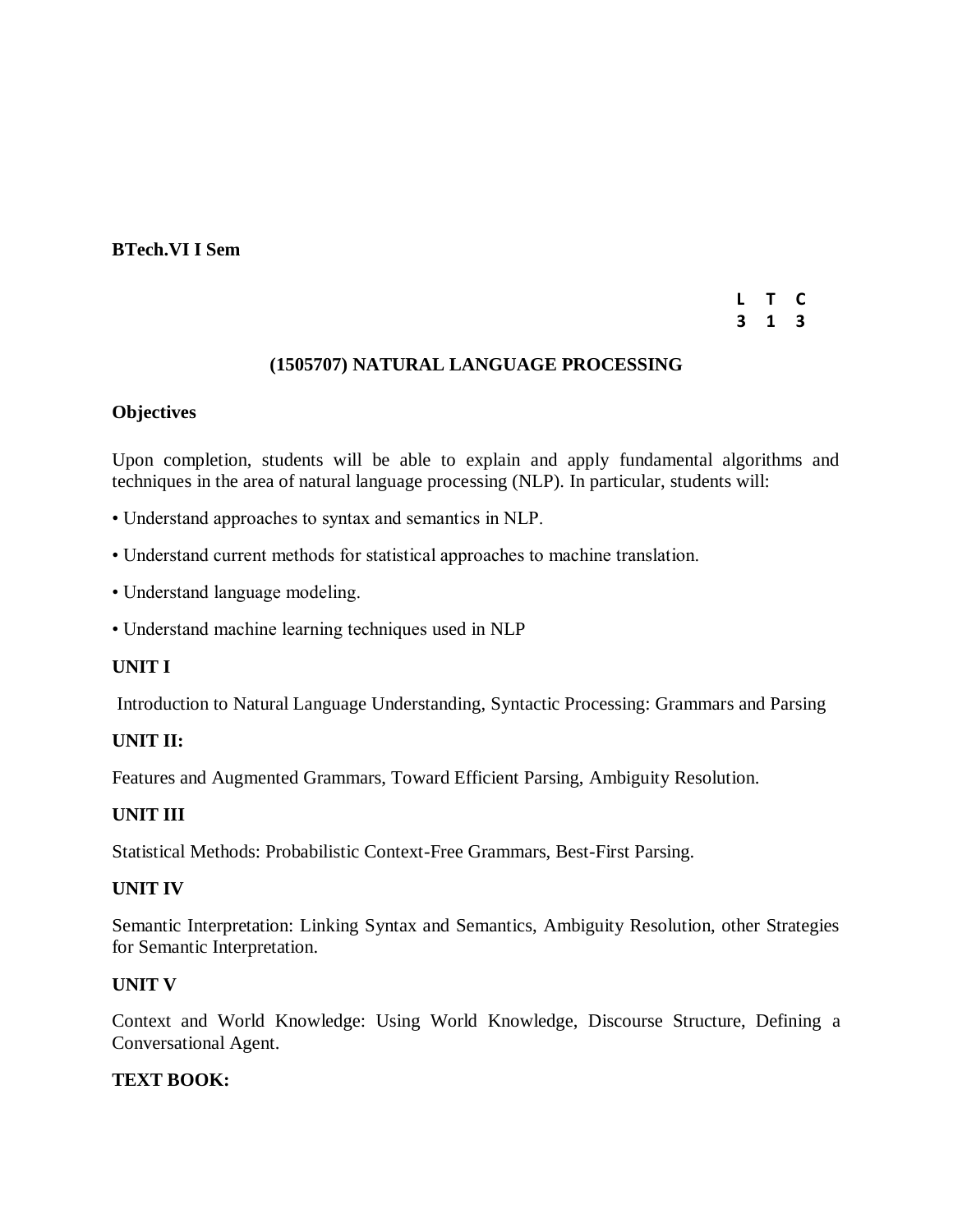1. Natural Language Understanding – James Allen, Second Edition, Pearson Education.

## **REFERENCE BOOKS:**

1. Speech and Language Processing – Daniel Jurafsky, James H.Martin.

2. Foundations of Statistical Natural Language Processing – Christopher Manning, Hinrich Schutze, MIT Press.

3. Charniack, Eugene, Statistical Language Learning, MIT Press, 1993.

4. Jurafsky, Dan and Martin, James, Speech and Language Processing, 2nd Edition, Prentice Hall, 2013-2014

5. Manning, Christopher and Henrich, Schutze, Foundations of Statistical Natural Language Processing, MIT Press, 1999.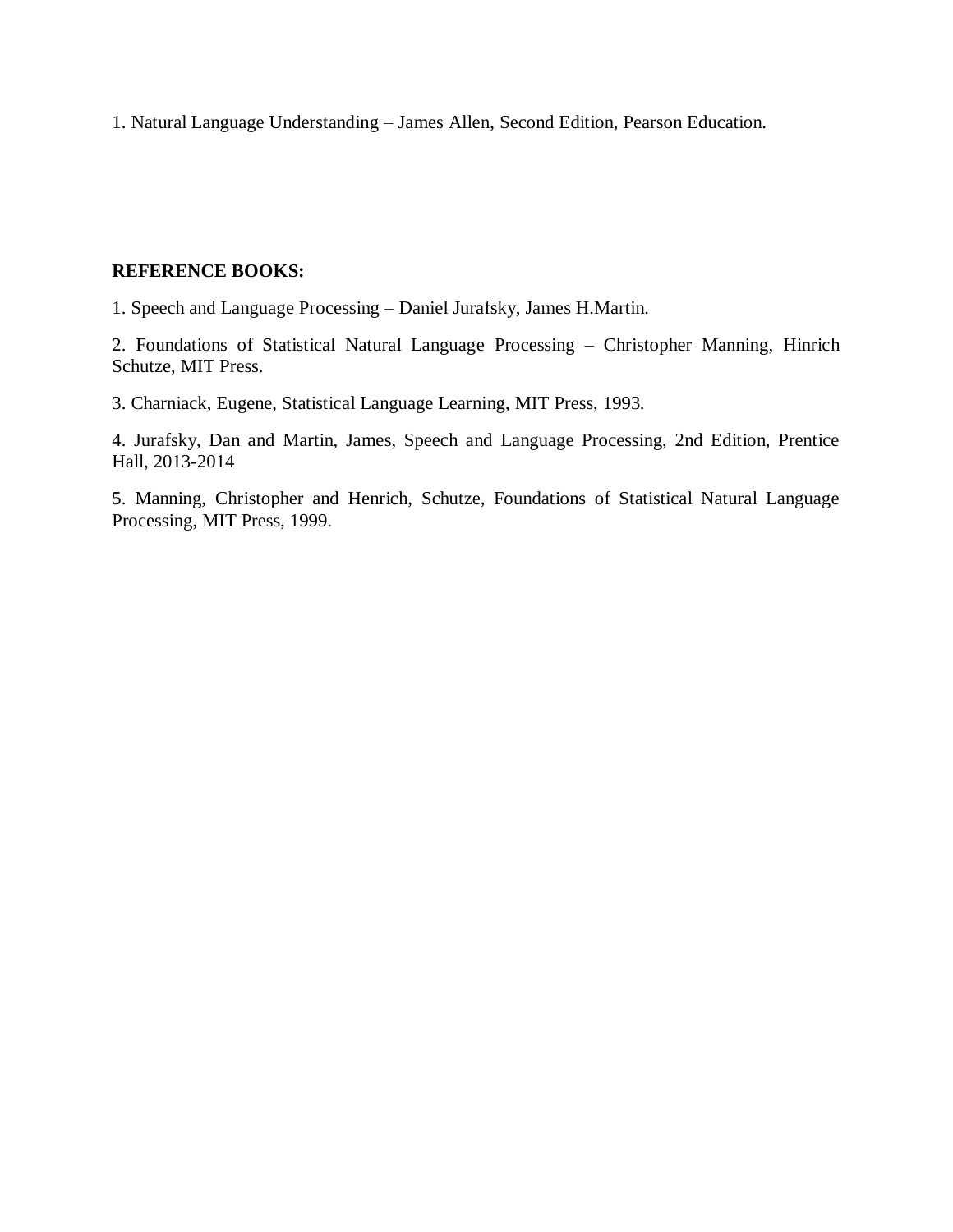### **B.Tech VII Sem**

## **L T C 4 0 3**

## **(1505708) INTERNET OF THINGS**

**Course Objective:** This course provides an overview on basic principles of IOT, various IOT platforms and application development.

## **Course Outcomes:**

- Understand the basic principles of IoT.
- Differentiate the features of various IoT platforms.

## **UNIT I:**

.

## **INTRODUCTION TO IoT:**

Definition and Characteristics of IoT, Physical Design of IoT, Logical Design of IoT, IoT Enabling Technologies, IoT Levels and Development Templates

## **UNIT II:**

### **DOMAIN SPECIFIC IoTs**

Introduction, Home Automation, Cities, Environment, Energy, Retail, Logistics, Agriculture, Industry, Health & Lifestyle

## **UNIT III:**

### **IOT and M2M:**

Introduction, M2M, Difference between IoT and M2M, SDN and NFV for IoT

### **IoT Platform Design Methodology:**

Introduction, IoT Design Methodology, Case Study on IoT System for Weather Monitoring

## **UNIT IV:**

### **Logical Design using Python:**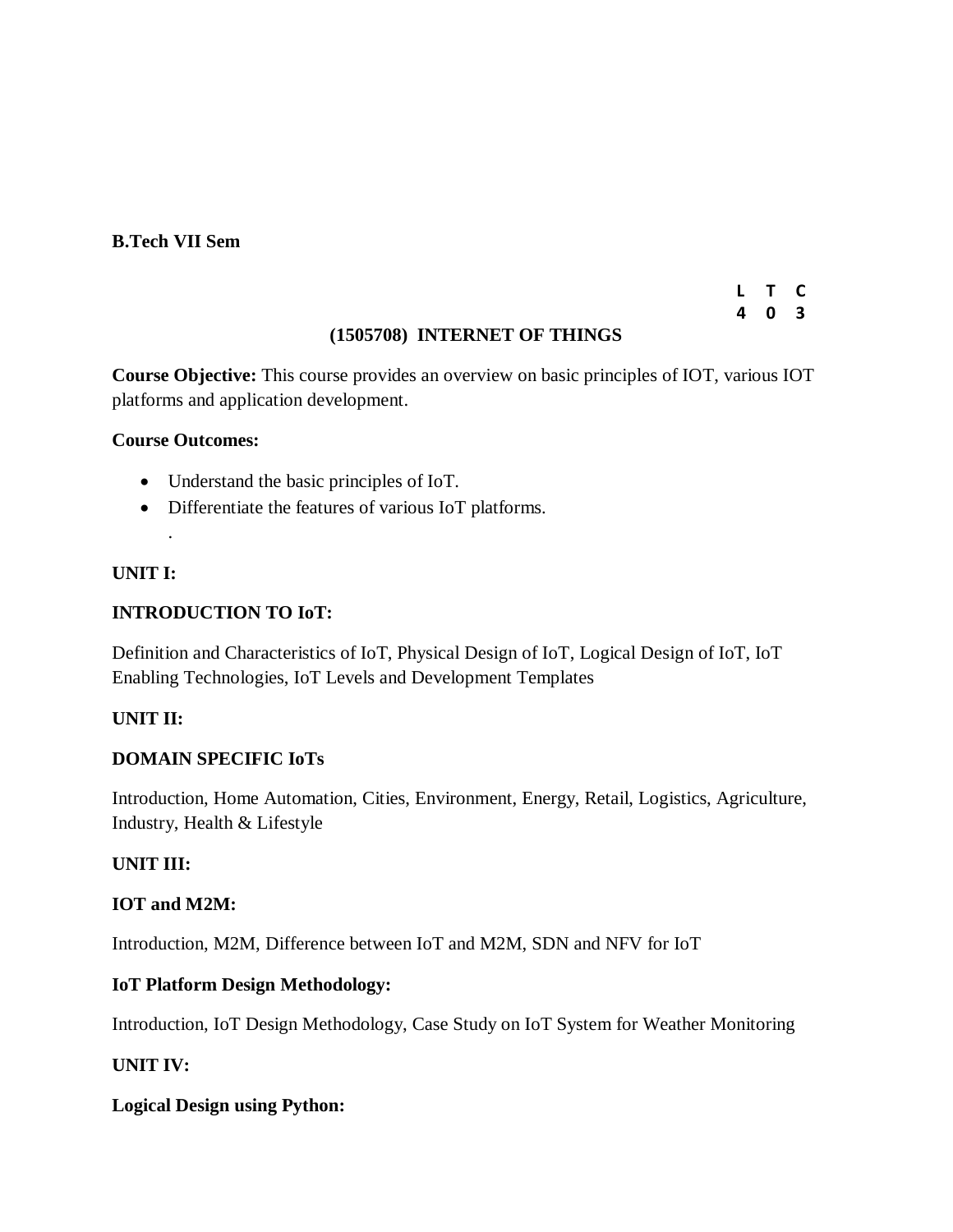Introduction, Installing Python, Python Data types and Data Structures, Control Flow, Functions, Modules, Packages, File Handling, Data/Time Operations, classes, Python packages of Internet for IoT.

## **UNIT V:**

## **IOT Physical Devices:**

What is an IOT device, basic building blocks of an IOT device, Exemplary device: Raspberry Pi, about the board, linux on raspberry Pi, raspberry Pi interfaces.

## **Text books:**

1. ArshdeepBahga, Vijay Madisetti " Internet of Things( A hands on approach)" 1ST edition, VPI publications,2014.

Reference Book:

1. Raj Kamal, "Internet of Things", McGraw Hill, 1st Edition, 2016.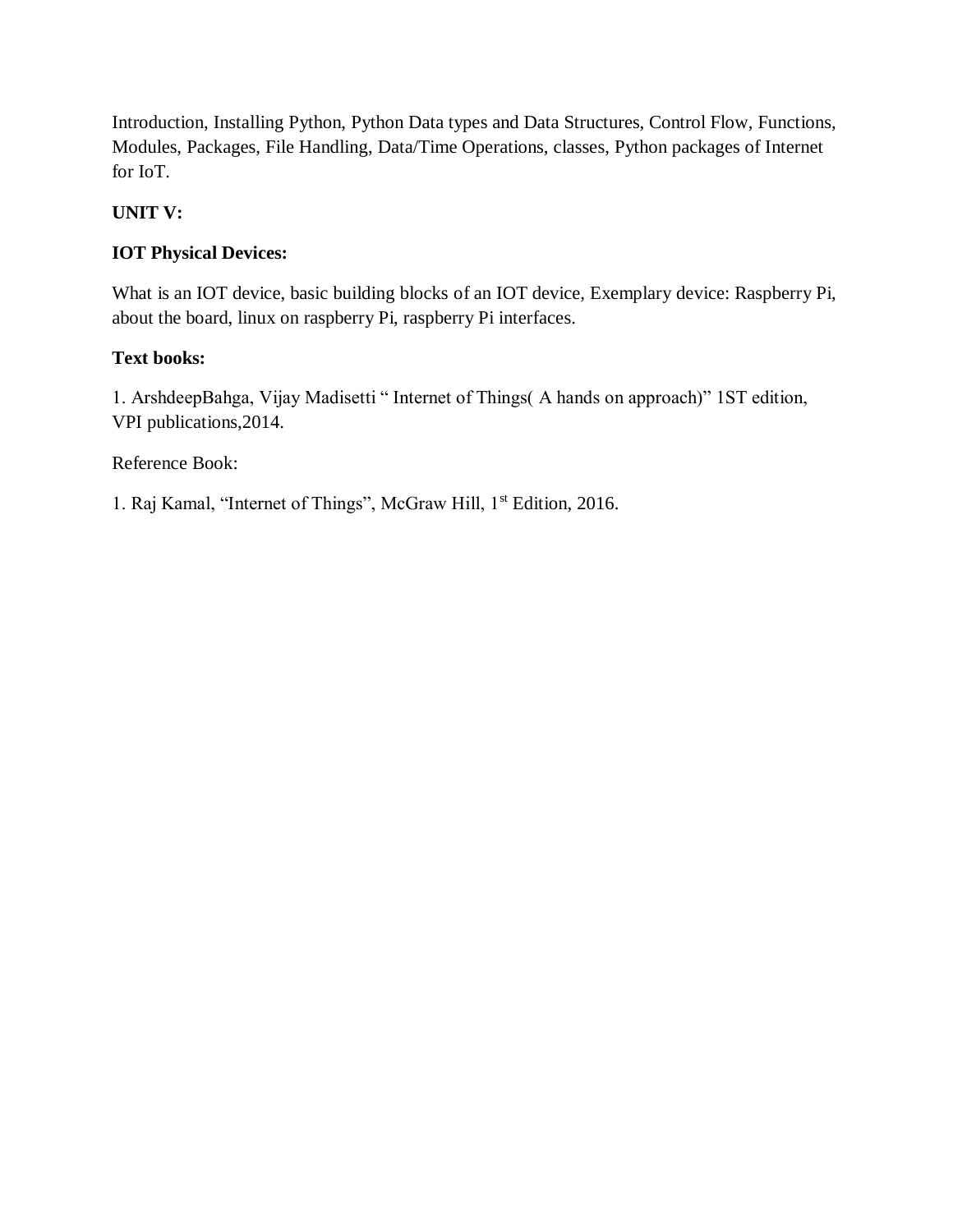#### **BTech.VI I Sem**

## **L T C 0 0 2**

### **(1505709) SOFTWARE TESTING LAB**

### **Course Objectives:**

This course helps the students to understand the procedure of testing. Student can come to know how to write the Test Cases in order to test the application. This course helps the students to know how to write the Testing Document. The course helps the student to learn the working of the Win runner Testing Tool.

1. Write programs in 'C' Language to demonstrate the working of the following constructs:

i) do...while ii) while iii) if…else iv) switch v) for

2. A program written in 'C' language for Matrix Multiplication fails‖ Introspect the causes for its failure and write down the possible reasons for its failure.

3. Take any system (e.g. ATM system) and study its system specifications and report the various bugs.

4. Write the test cases for any known application (e.g. Banking application)

5. Create a test plan document for any application (e.g. Library Management System)

6. Study of Win runner and its implementation. How Win Runner identifies GUI (Graphical User Interface) objects in an application and describes the two modes for organizing GUI map files.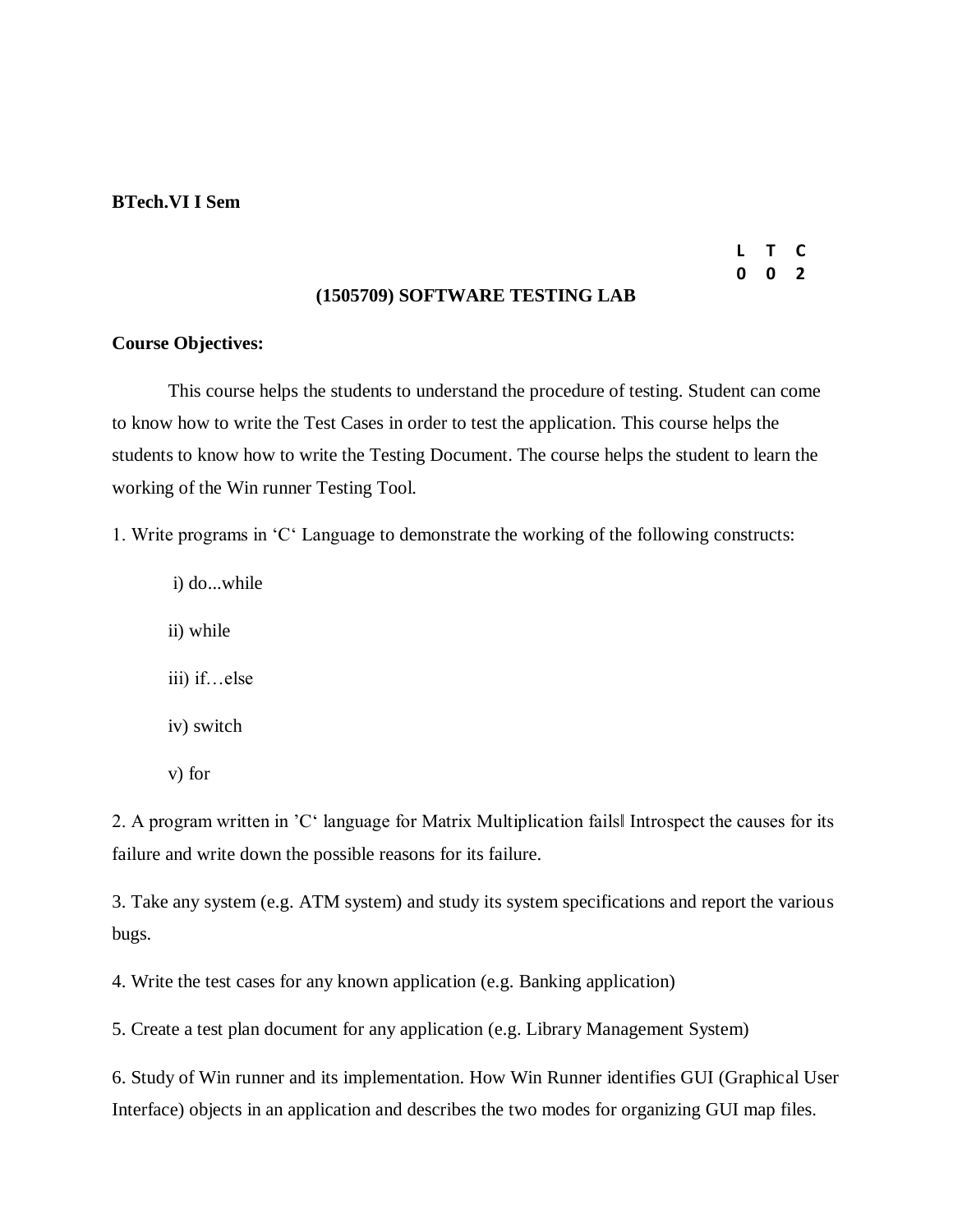7. How to record a test script and explains the basics of Test Script Language (TSL) using Win runner Testing Tool.

8. How to create a test that checks GUI objects and compare the behavior of GUI objects in different versions of the sample application using Win runner testing tool.

9. How to create and run a test that checks bitmaps in a application and run the test on different versions of the sample application using Win runner testing tool.

10. How to Create Data-Driven Tests which supports to run a single test on several sets of data from a data table using Win runner testing tool.

11. How to create a batch test that automatically runs the tests using Win runner testing tool.

12. How to synchronize a test when the application responds slowly using Win runner testing tool .

## **TEXT BOOKS:**

- 1. "Software Testing Tools", Dr.K.V.K.K.Prasad, Dreamtech.
- 2. "Effective software Testing Methodologies" by William .E. Perry 3<sup>rd</sup> Edition.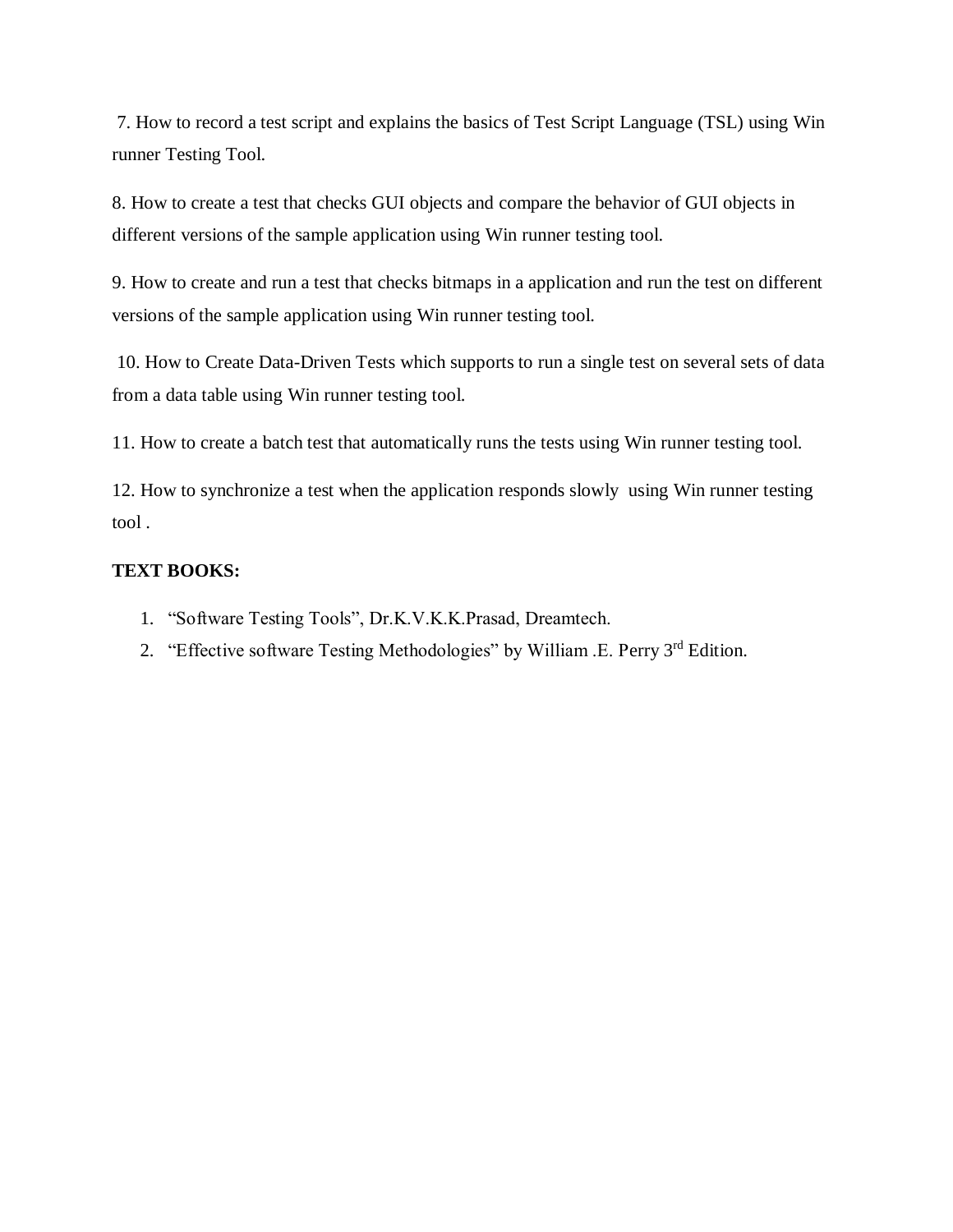## **B.Tech. VII Sem**

### **L T C 0 0 2**

## **(1505710) INTERNET OF THINGS LAB**

## **Course Objectives:**

- Student should get the knowledge of Python and Eclipse background.
- Student should get the knowledge of Control statements in python
- Student should get the knowledge of Arduino IDE and different types of Arduino Board.
- Student should get the knowledge of Raspberry Pi

### **Course Outcomes:**

- Student will be aware of Python and Eclipse background.
- Student will develop basic programs in python.
- Student will be get knowledge of Arduino IDE & Arduino Boards.
- Student will get knowledge on Raspberry Pi.

### **Experiments:-**

- 1. Study and Install Python in Eclipse and data types in python.
- 2. Write a Program for arithmetic operation in Python.
- 3. Write a Program for looping statement in Python.
- 4. Study and Install IDE of Arduino and different types of Arduino
- 5. Digital Output (Blinking of LED)
- 6. Digital Input (Push Button)
- 7. Analog Output (Fading)
- 8. Communication between Computer and Arduino
- 9. Displaying messages on LCD
- 10. Servo Motor Control
- 11. Study and Configure Raspberry Pi
- 12. Write a Program for LED blink using Raspberry Pi

### **Books:**

- 1. ArshdeepBahga, Vijay Madisetti "Internet of Things (A hands on approach)" IST edition, VPI publications, 2014
- 2. Getting Started with Arduino, 3<sup>rd</sup> Edition, Massimo Banzi and Michael Shiloh
- 3. Getting Started with Raspberry pi, Matt Richardson & Shawn Wallace, O'Reilly 2014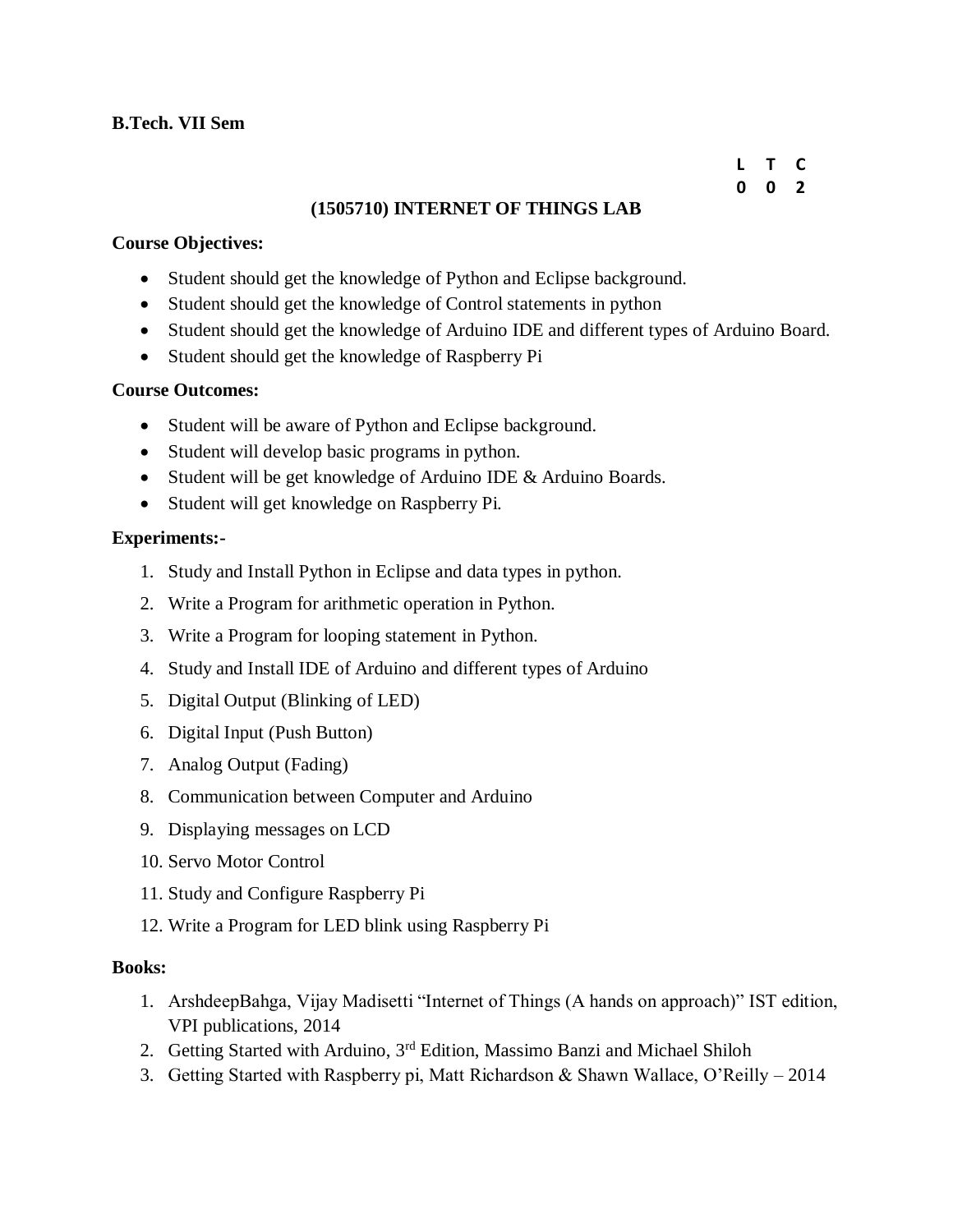**L T C 4 0 3**

### **(1505801) SOFTWARE PROJECT MANAGEMENT**

#### **Course Objectives:**

The main goal of software development projects is to create a software system with a predetermined functionality and quality in a given time frame and with given costs. For achieving this goal, models are required for determining target values and for continuously controlling these values. This course focuses on principles, techniques, methods & tools for model-based management of software projects, assurance of product quality and process adherence (quality assurance), as well as experience-based creation & improvement of models (process management). The goals of the course can be characterized as follows:

- 1. Understanding the specific roles within a software organization as related to project and process management.
- 2. Describe the principles, techniques, methods & tools for model-based management of software projects, assurance of product quality and process adherence (quality assurance), as well as experience-based creation & improvement of models (process management).
- 3. Understanding the basic infrastructure competences (e.g., process modeling and measurement).
- 4. Understanding the basic steps of project planning, project management, quality assurance.
- 5. Process management and their relationships.

#### **UNIT I**

Conventional Software Management: The waterfall model, conventional software Management performance.

Evolution of Software Economics: Software Economics, pragmatic software cost estimation.

Improving Software Economics: Reducing Software product size, improving software processes, improving team effectiveness, improving automation, Achieving required quality, peer inspections.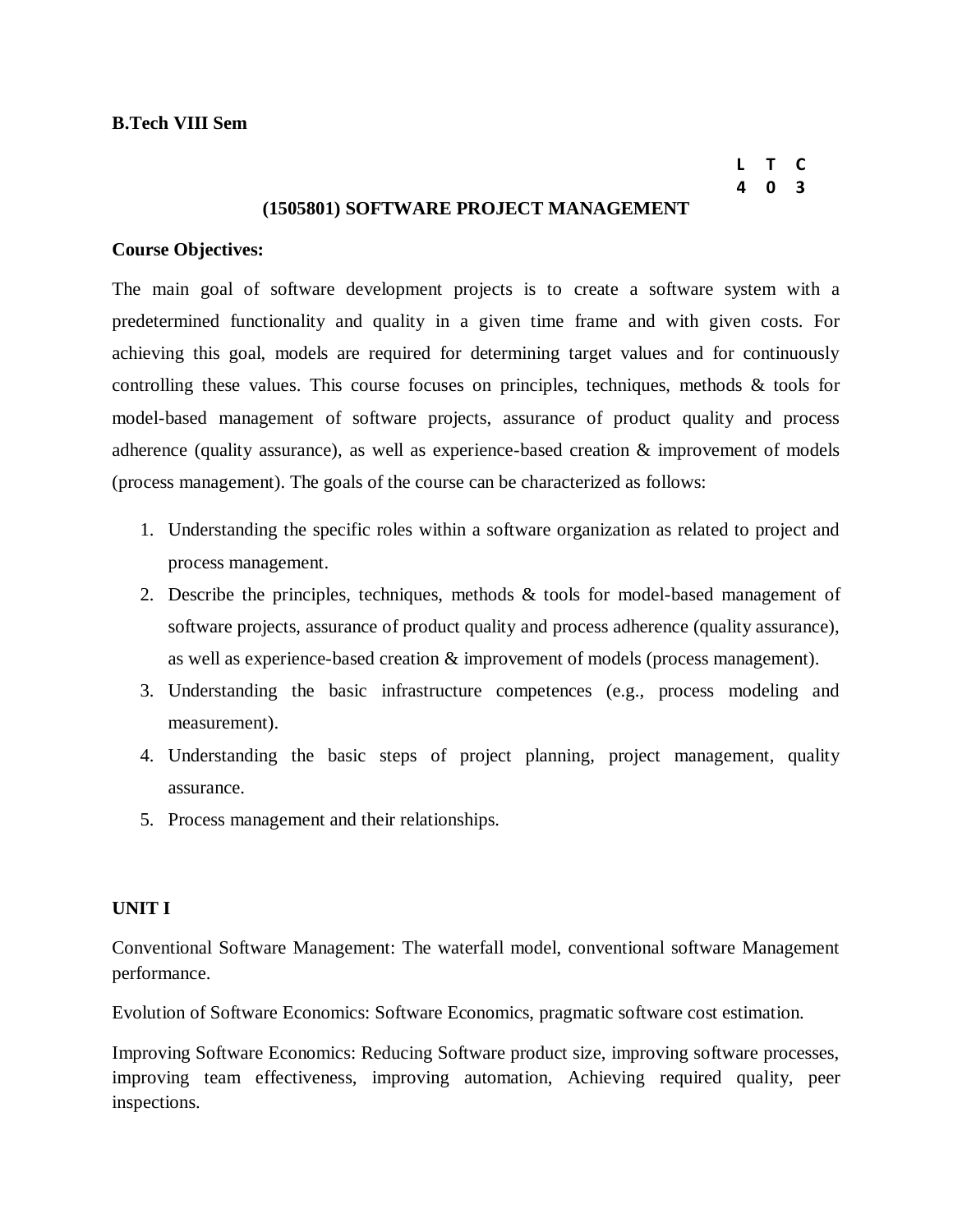## **UNIT II**

The old way and the new: The principles of conventional software Engineering, principles of modern software management, transitioning to an iterative process.

Life cycle phases: Engineering and production stages, Inception, Elaboration, Construction, Transition phases.

Artifacts of the process: The artifact sets, Management artifacts, Engineering artifacts, pragmatic artifacts.

Model based software architectures: A Management perspective and technical perspective.

## **UNIT III**

Work Flows of the process: Software process workflows, Iteration workflows.

Checkpoints of the process: Major mile stones, Minor Milestones, Periodic status assessments.

Iterative Process Planning: Work breakdown structures, planning guidelines, cost and schedule estimating, Iteration planning process, Pragmatic planning.

### **UNIT IV**

Project Organizations and Responsibilities: Line-of-Business Organizations, Project Organizations, evolution of Organizations.

Process Automation: Automation Building blocks, The Project Environment.

Project Control and Process instrumentation: The seven core Metrics, Management indicators, quality indicators, life cycle expectations, pragmatic Software Metrics, Metrics automation.

## **UNIT V**

Tailoring the Process: Process discriminates.

Future Software Project Management: Modern Project Profiles, Next generation Software economics, modern process transitions.

Case Study: The command Center Processing and Display system- Replacement (CCPDS-R). Process Improvement and Mapping to the CMM.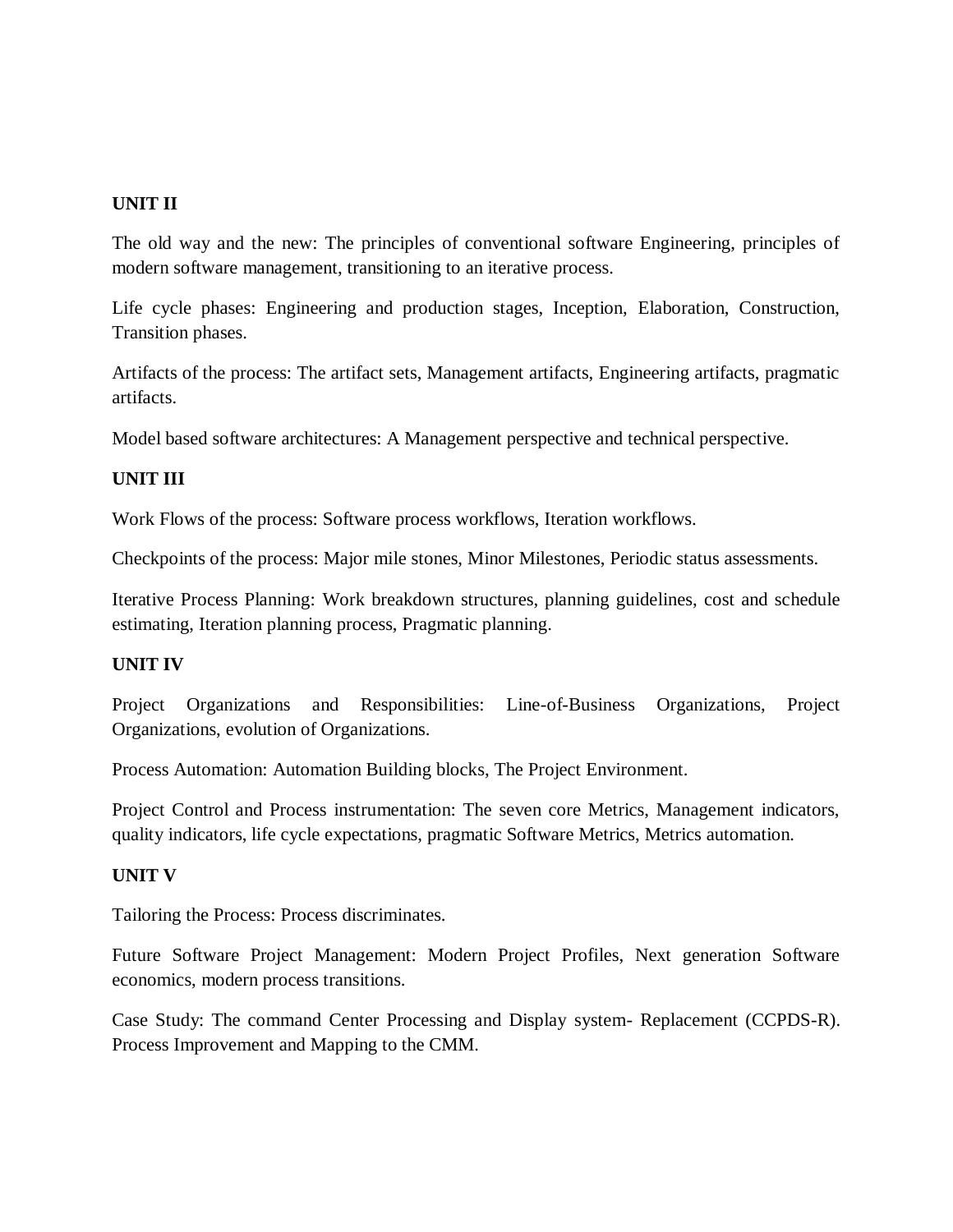## **TEXT BOOK**:

1. Software Project Management, Walker Royce: Pearson Education, 2005.

### **REFERENCE BOOKS :**

- 1. Software Project Management, Bob Hughes and Mike Cotterell, Tata McGraw-Hill Edition.
- 2. Software Project Management, Joel Henry, Pearson Education.
- 3. Software Project Management in practice, Pankaj Jalote, Pearson Education.2005.
- 4. Software Project Management, Shere K.D, 1998,PHI.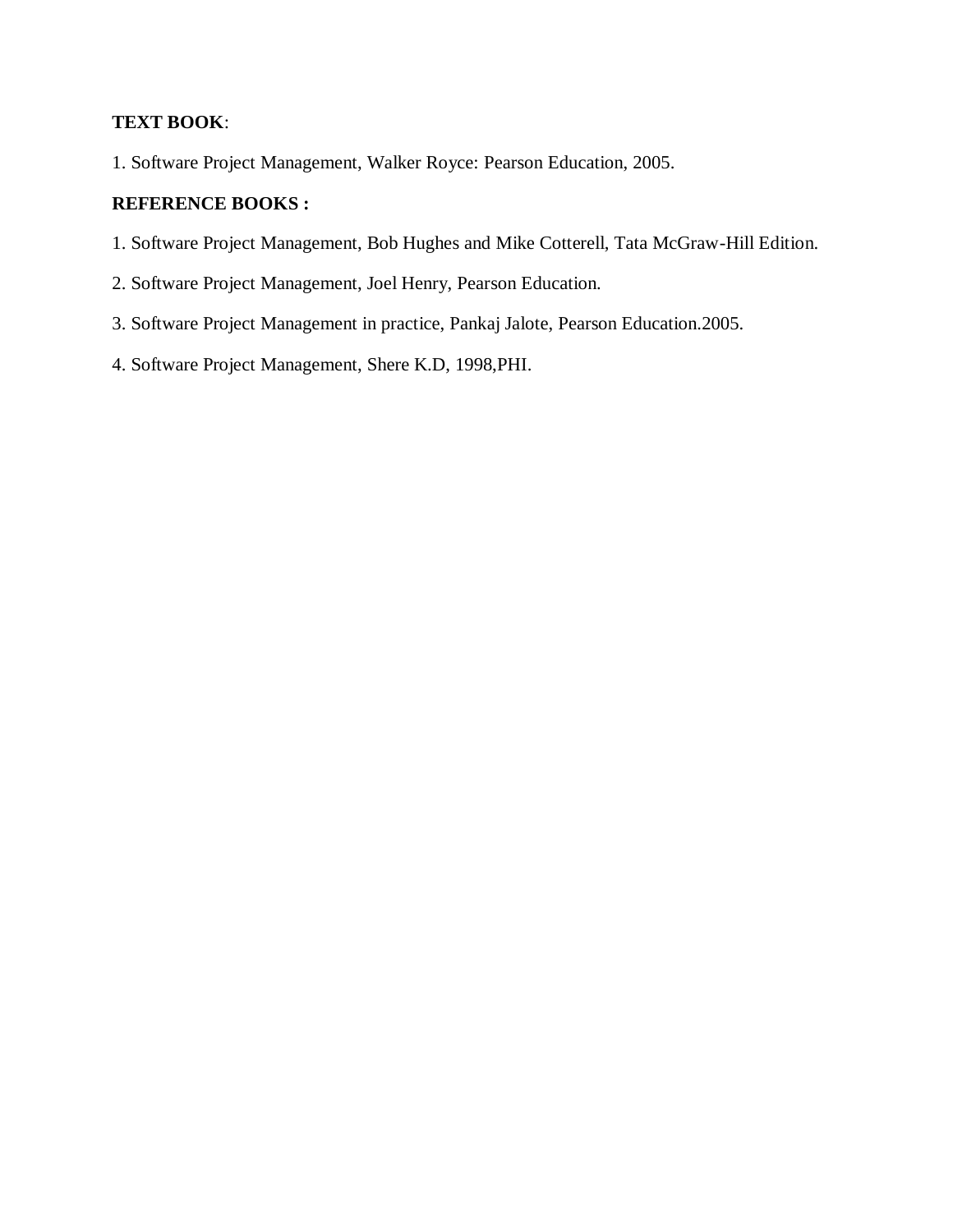#### **L T C 4 0 3**

### **(1505802) ETHICAL HACKING**

### **OBJECTIVES**

 $\Box$  To learn about the importance of information security

 $\Box$  To learn different scanning and enumeration methodologies and tools

 $\Box$  To understand various hacking techniques and attacks

 $\Box$  To be exposed to programming languages for security professionals

 $\Box$  To get familiarized with the different phases in penetration testing

**UNIT I INTRODUCTION TO HACKING** Introduction to Hacking – Importance of Security – Elements of Security – Phases of an Attack – Types of Hacker Attacks – Hacktivism – Vulnerability Research – Introduction to Footprinting – Information Gathering Methodology – Footprinting Tools – WHOIS Tools – DNS Information Tools – Locating the Network Range – Meta Search Engines.

**UNIT II SCANNING AND ENUMERATION** Introduction to Scanning – Objectives – Scanning Methodology – Tools – Introduction to Enumeration – Enumeration Techniques – Enumeration Procedure – Tools.

**UNIT III SYSTEM HACKING** Introduction – Cracking Passwords – Password Cracking Websites – Password Guessing – Password Cracking Tools – Password Cracking Counter measures – Escalating Privileges –Executing Applications –Keyloggers and Spyware.

### **UNIT IV PROGRAMMING FOR SECURITY PROFESSIONALS**

Programming Fundamentals – C language – HTML – Perl – Windows OS Vulnerabilities – Tools for Identifying Vulnerabilities – Countermeasures – Linux OS Vulnerabilities – Tools for Identifying Vulnerabilities – Countermeasures.

### **UNIT V PENETRATION TESTING**

Introduction – Security Assessments – Types of Penetration Testing- Phases of Penetration Testing –Tools – Choosing Different Types of Pen-Test Tools – Penetration Testing Tools TOTAL : 45 PERIODS

#### **OUTCOMES**

Upon completion of this course, the student should be able to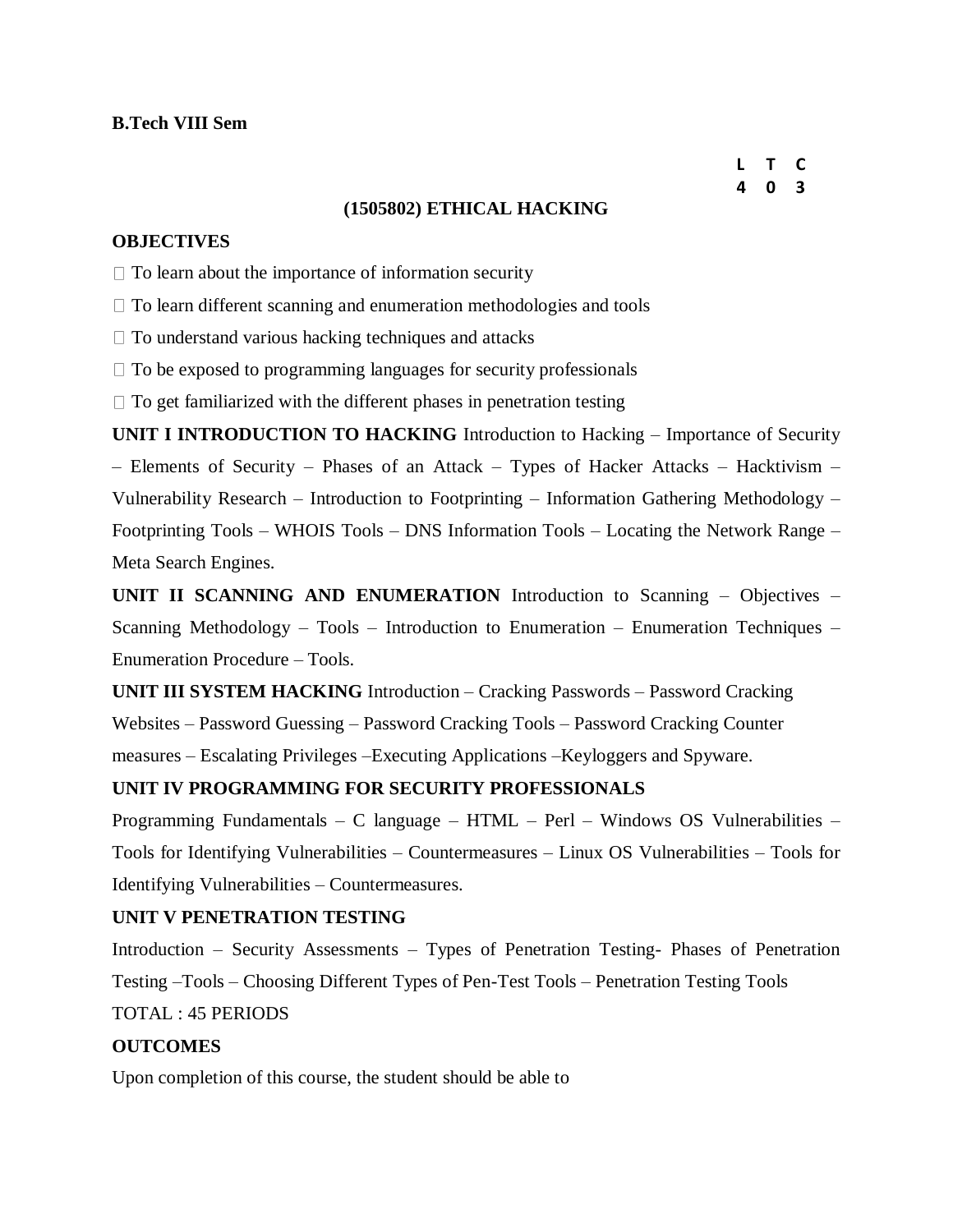$\Box$  Defend hacking attacks and protect data assets

 $\Box$  Defend a computer against a variety of security attacks using various tools

 $\Box$  Practice and use safe techniques on the World Wide Web

## **REFERENCES:**

1. Ec-Council, "Ethical Hacking and Countermeasures: Attack Phases", Delmar Cengage Learning,2009.

2. Michael T. Simpson, Kent Backman, James E. Corley, "Hands-On Ethical Hacking and Network Defense", Cengage Learning, 2012.

3. Patrick Engebretson, "The Basics of Hacking and Penetration Testing – Ethical Hacking and Penetration Testing Made Easy", Syngress Media, Second Revised Edition, 2013.

4. Jon Erickson, "Hacking: The Art of Exploitation", No Starch Press, Second Edition, 2008.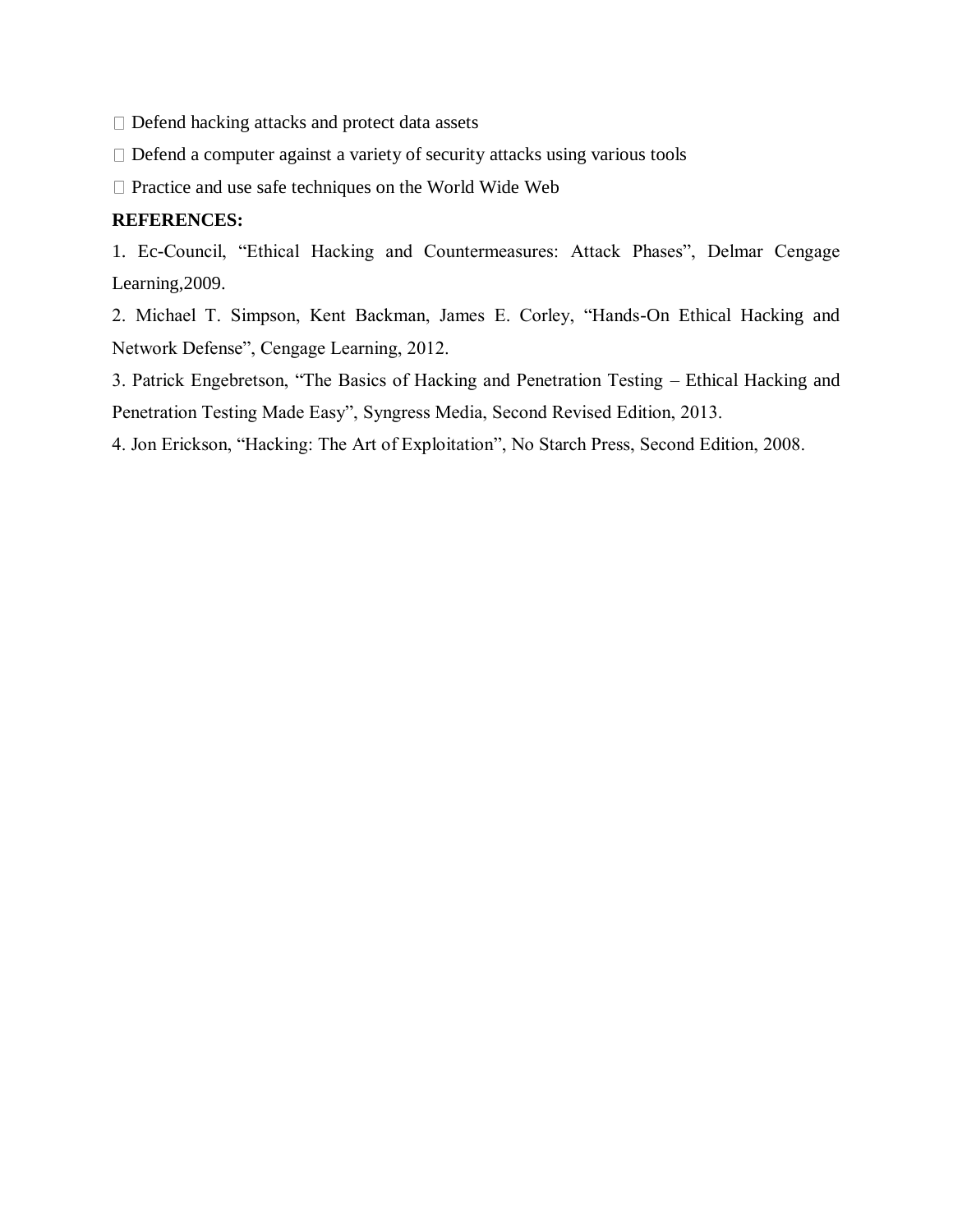## **B.Tech. VIII Sem**

**L T C 3 1 3**

### **(1525803) MANAGEMENT SCIENCE**

### **Course Objective:**

 The objective of this course is to equip the student the fundamental knowledge of Management Science and its application to effective management of human resources, materials and operations of an organization. It also aims to expose the students about the latest and contemporary developments in the field of management.

### **UNIT I**

### **INTRODUCTION TO MANGEMENT:**

Concept of Management-Administration, Organization-Function of Management, Evolution of Management Thought-Organization: Principles of Organisation-Types-Organisation chartsmanagerial objectives and Social responsibilities of Management.

### **UNIT II**

### **STRATEGIC MANAGEMENT:**

Corporate Planning-mission, objectives and programmes-SWOT Analysis-Strategy Formulation and Implementation.-Plant location and Plant Layout concepts-Production control.

### **UNIT III**

### **HRM AND INVENTORY MANAGEMENT:**

Human Resource Management –Manpower Planning-Personnel Management-Basic functions of Personnel Management, Job Evaluation and Merit Rating-Incentive plans.

**Inventory Management**: Need for Inventory Control; EOQ,ABC Analysis, Purchase Procedure, Maintaining Store Records.

### **UNIT IV**

### **OPERARIONS MANAGEMENT:**

Productivity- Job, Batch and Mass Production-Work Study-Basic procedure involved in Method Study and Work Measurement. Statistical Quality Control-c chart, p chart, R chart, Acceptance sampling Deming's contribution to Quality.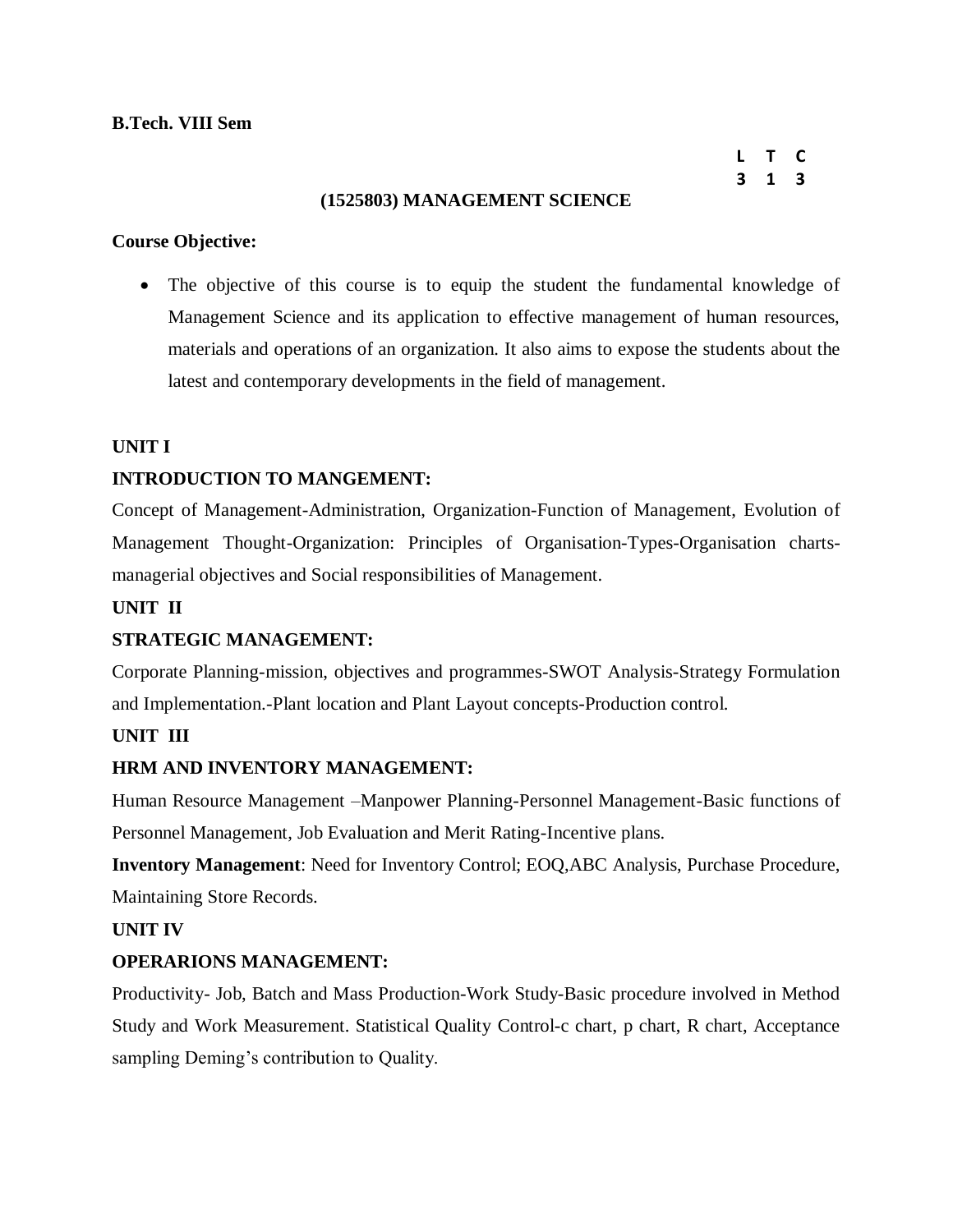## **UNITV**

## **PROJECT MANAGEMENT:**

Network Analysis to project management- PERT/CPM- Application of network techniques to engineering problems-Cost Analysis-Project Crashing.

## **TEXT BOOK:**

1.Aryasri: Management Science,TMH,2008.

## **REFERENCE BOOKS:**

1.Koontz& Weihrich:Essentials of Management,6/e,TMH,2005

2.Kanishka Bedi:Production and Oerations Management,Oxford University Press,2004

3.Parnell:Strategic Management,Biztantra,2003.

4.LS Srinath: PERT/CPM,Affiliated East-West Press,2005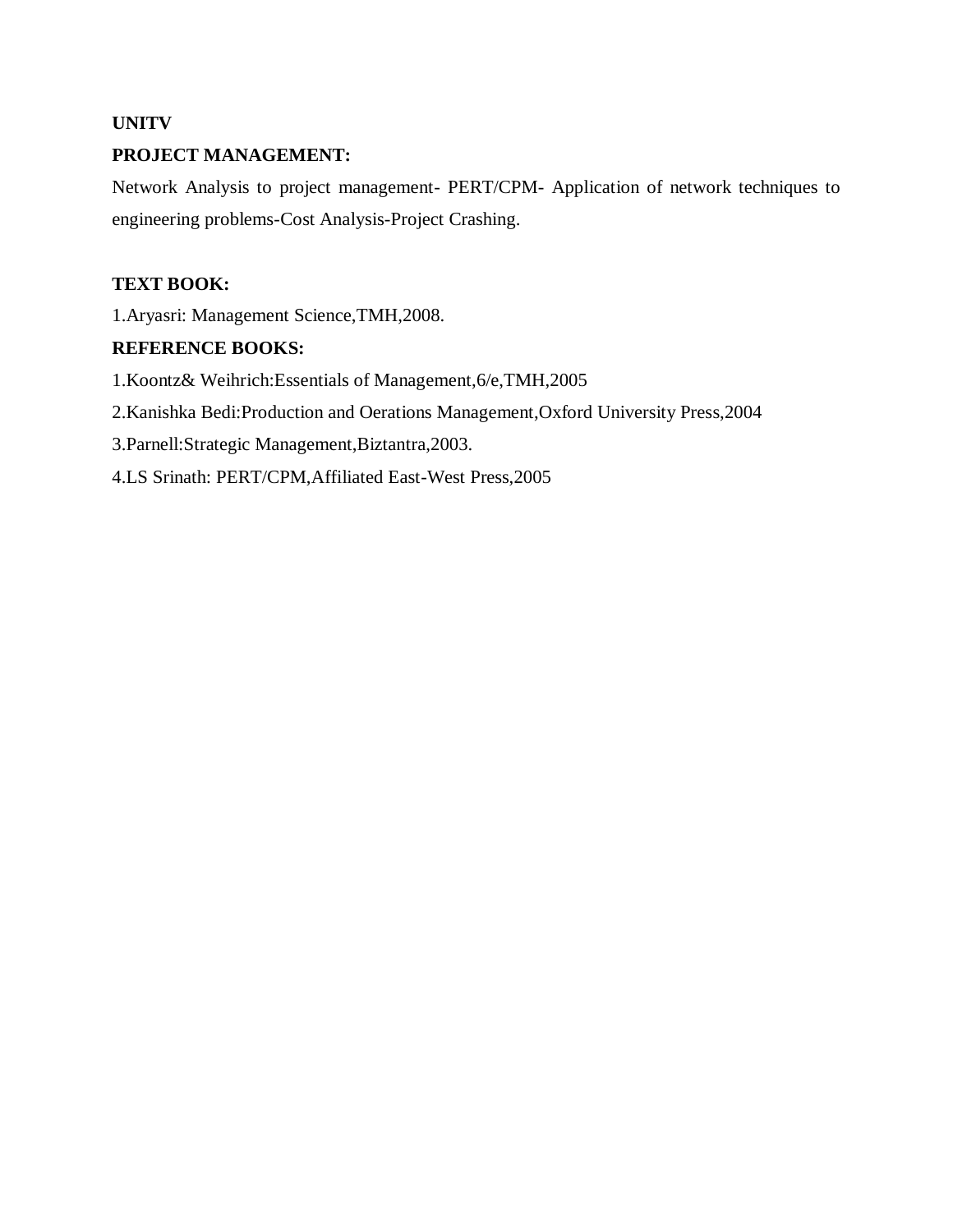### **BTech. VIII Sem**

#### **L T C 4 0 3**

### **(1505804)DIGITAL IMAGE PROCESSING**

### **Course Objectives:**

- Develop an overview of the field of image processing.
- Understand the Image segmentation, enhancement, compression etc., approaches and how to implement them.
- Prepare to read the current image processing research literature.
- Gain experience in applying image processing algorithms to real problems.

### **UNIT I**

**Introduction, Digital Image and its properties** – Basic concepts, Image Digitization, Digital Image properties Data structures for Image analysis-Levels of image data representation, Traditional image data structures, Hierarchical structures.

## **UNIT II**

**Image Preprocessing** – Pixel brightness transformations, Geometric transformation.

**Image Restoration** -- A Model of Restoration Process, Noise Models, Restoration in the presence of Noise only-Spatial Filtering – Mean Filters: Arithmetic Mean filter, Geometric Mean Filter, Order Statistic Filters – Median Filter, Max and Min filters; Periodic Noise Reduction by Frequency Domain Filtering – Bandpass Filters; Minimum Mean-square Error Restoration.

## **UNIT III**

**Color Image Processing** -- Color Fundamentals, Color Models, Converting Colors to different models, Color Transformation, Smoothing and Sharpening, Color Segmentation

**Morphological Image Processing --** Introduction, Logic Operations involving Binary Images, Dilation and Erosion, Opening and Closing, Morphological Algorithms – Boundary Extraction, Region Filling, Extraction of Connected Components, Convex Hull, Thinning, Thickening

## **UNIT IV**

**Segmentation -** Introduction, Region Extraction, Pixel-Based Approach, Multi-level Thresholding, Local Thresholding, Region-based Approach, Edge and Line Detection: Edge Detection, Edge Operators, Pattern Fitting Approach, Edge Linking and Edge Following, Edge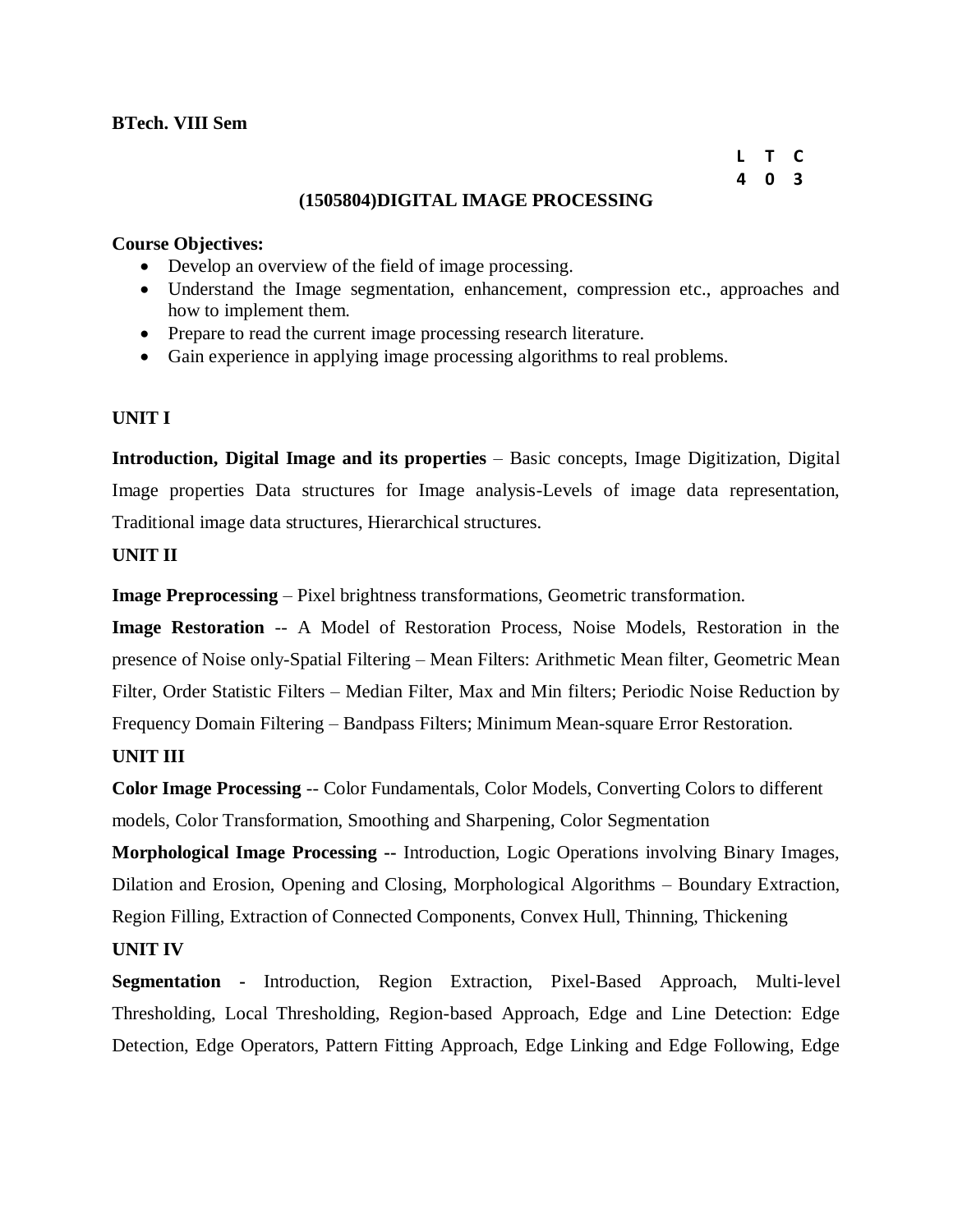Elements Extraction by Thresholding, Edge Detector Performance, Line Detection, Corner Detection.

### **UNIT V**

**Linear discrete image transforms** – basic theory, fourier transform, Hadamard transform, Discrete cosine transform, Wavelets, Applications of discrete image transforms.

**Image data compression** – Image data properties, Discrete image transform in image data compression, predictive compression methods, Vector quantization, hierarchical and progressive compression methods, Comparison of compression methods, JPEG and MPEG image compression.

### **TEXT BOOKS:**

- 1. Milan Sonka, Vaclav Hlavac and Roger Boyle, Image processing, Analysis and Machine Vision, Second Edition, Thomson, Vikas Publishing House.
- 2. Digital Image Processing  $2<sup>nd</sup>$  Edition, Rafael C. Gonzalvez and Richard E. Woods. Published by: Pearson Education.

## **REFERENCE BOOKS:**

- 1. Digital Image Processing and Computer Vision, R.J. Schalkoff. Published by: John Wiley and Sons, NY.
- 2. Fundamentals of Digital Image Processing, A.K. Jain. Published by Prentice Hall, Upper Saddle River, NJ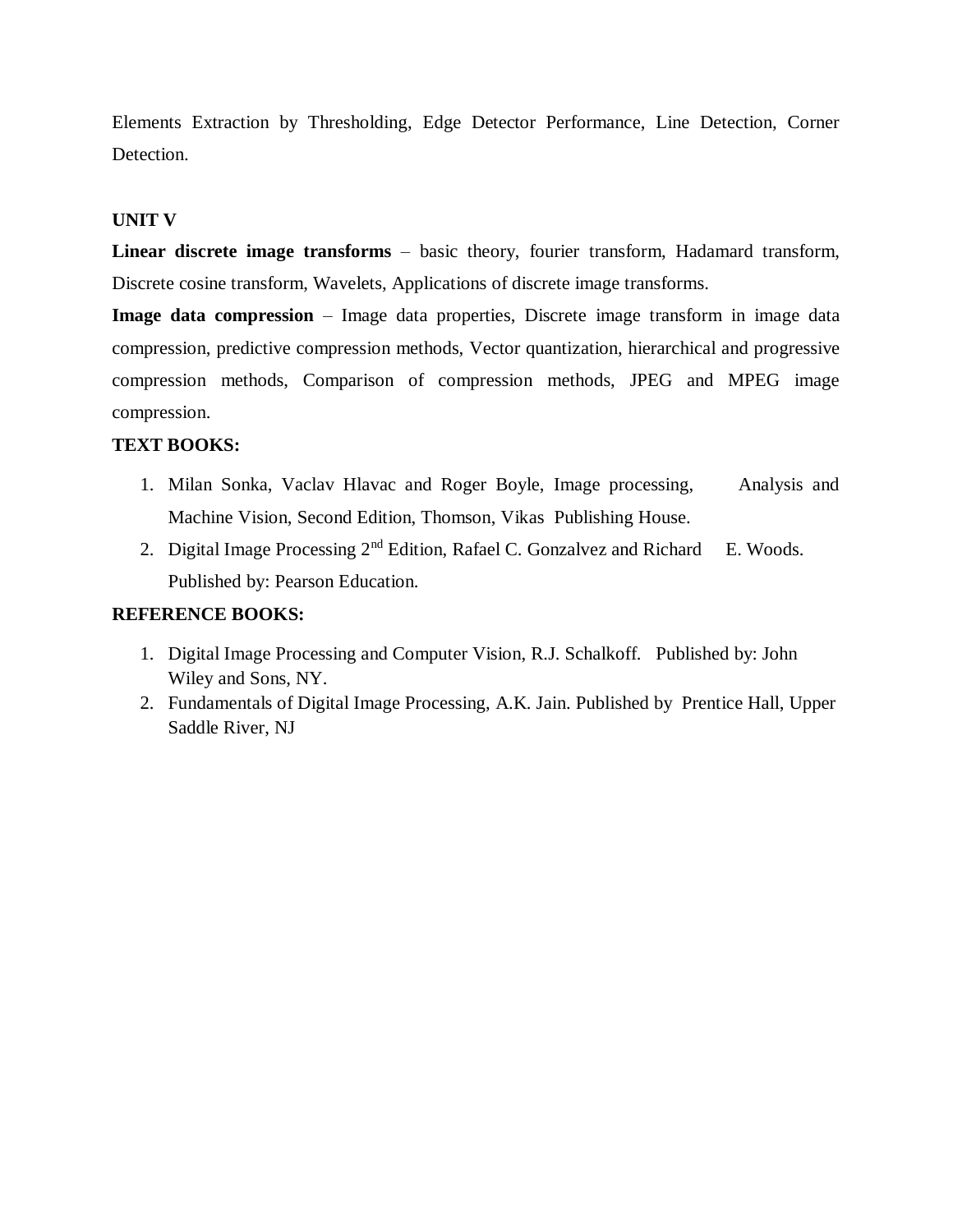## **(1505805) SOCIAL NETWORK MINING AND ANALYSIS**

### **OBJECTIVES**

 $\Box$  To gain knowledge about the current web development and emergence of social web

 $\Box$  To study about the modeling, aggregating and knowledge representation of semantic web

 $\Box$  To appreciate the use of machine learning approaches for web content mining

 $\Box$  To learn about the extraction and mining tools for social networks

 $\Box$  To gain knowledge on web personalization and web visualization of social networks

# **UNIT I INTRODUCTION TO SOCIAL NETWORK ANALYSIS AND KNOWLEDGE REPRESENTATION**

Introduction to Web - Limitations of current Web – Development of Semantic Web – Emergence of the Social Web - Network analysis - Development of Social Network Analysis - Key concepts and measures in network analysis- Knowledge Representation on the Semantic Web – Ontology languages for the Semantic Web – RDF and OWL - Modeling and aggregating social network data.

### **UNIT II SOCIAL MEDIA MINING**

Data Mining Essential –Data Mining Algorithm - Web Content Mining – Supervised Learning – Decision tree- Naïve Bayesian Text Classification - Support Vector Machines - Ensemble of Classifiers. Unsupervised Learning - K-means Clustering - Hierarchical Clustering –Partially Supervised Learning – Markov Models - Probability-Based Clustering - Classification and Clustering – Vector Space Model – Latent semantic Indexing – Automatic Topic Extraction - Opinion Mining and Sentiment Analysis – Document Sentiment Classification.

# **UNIT III EXTRACTION AND MINING COMMUNITITES IN WEB SOCIAL NETWROKS**

Extracting evolution of Web Community from a Series of Web Archive - Detecting Communities in Social Networks - Definition of Community - Evaluating Communities - Methods for Community Detection & Mining - Applications of Community Mining Algorithms - Tools for Detecting Communities Social Network Infrastructures and Communities -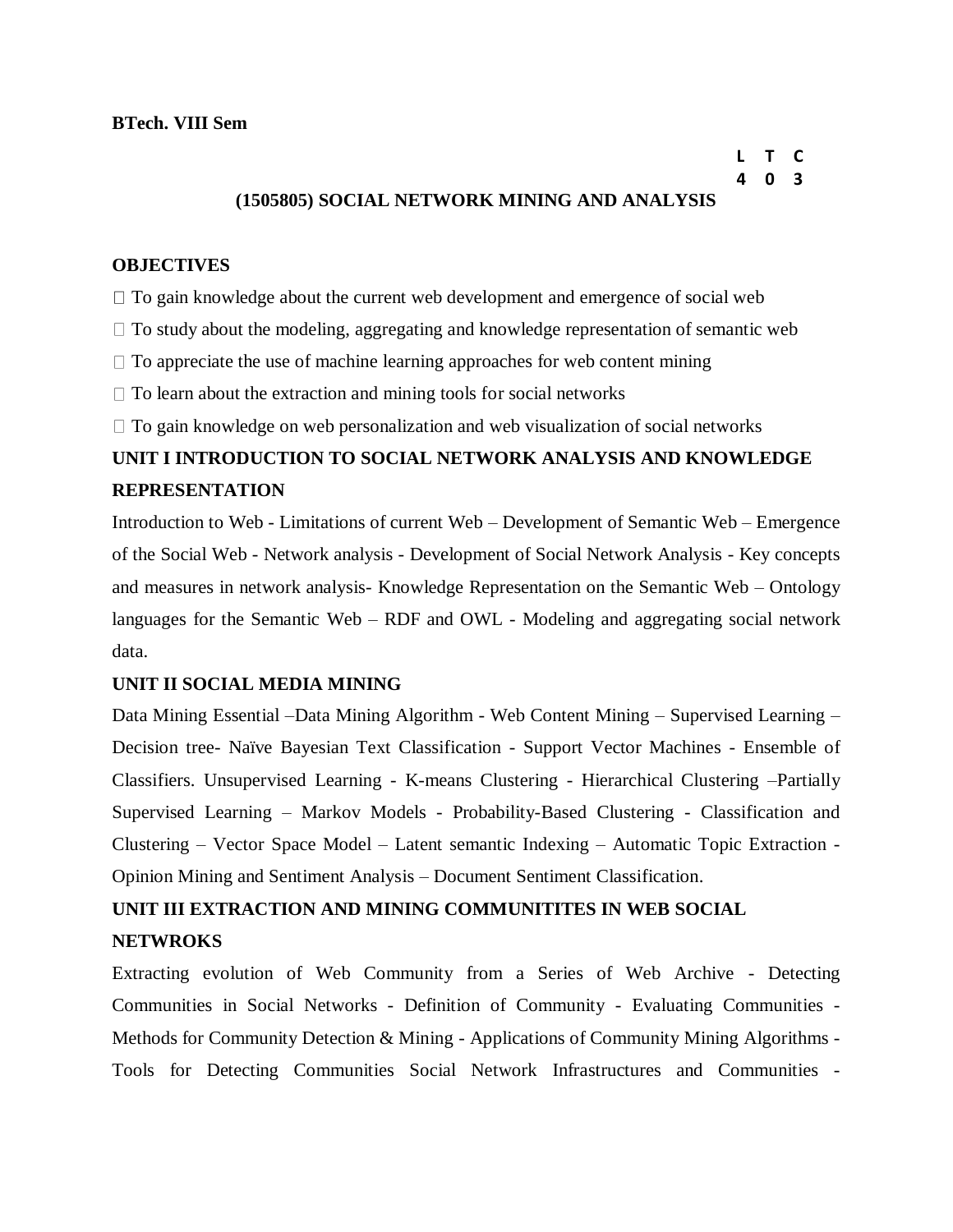Decentralized Online Social Networks- Multi- Relational Characterization of Dynamic Social Network Communities.

### **UNIT IV HUMAN BEHAVIOR ANALYSIS AND PRIVACY ISSUES**

Understanding and Predicting Human Behavior for Social Communities - User Data Management, Inference and Distribution - Enabling New Human Experiences - Reality Mining - Context-Awareness - Privacy in Online Social Networks - Trust in Online Environment - Trust Models Based on Subjective Logic - Trust Network Analysis - Trust Transitivity Analysis - Combining Trust and Reputation – Trust Derivation Based on Trust Comparisons - Attack Spectrum and Countermeasures

### **UNIT V VISUALIZATION AND APPLICATIONS OF SOCIAL NETWORKS**

Graph Theory- Centrality- Clustering - Node-Edge Diagrams, Matrix representation, Visualizing Online Social Networks, Visualizing Social Networks with Matrix-Based Representations-Matrix +Node-Link Diagrams, Hybrid Representations - Applications - Covert Networks - Community Welfare –Collaboration Networks - Co-Citation Networks- Recommendation in Social Media: Challenges-Classical Recommendation Algorithms-Recommendation Using Social Context-Evaluating Recommendations.

TOTAL : 45 PERIODS

### **OUTCOMES:**

Upon completion of this course, the student should be able to

- $\Box$  Apply knowledge for current Web development in the era of social Web
- Model, aggregate and represent knowledge for Semantic Web
- $\Box$  Use machine learning approaches for Web Content Mining
- $\square$  Design extraction and mining tools for Social networks
- $\Box$  Develop personalized web sites and visualization for Social networks

### **REFERENCES:**

1. Peter Mika, "Social networks and the Semantic Web", Springer, 2007.

2. Borko Furht, "Handbook of Social Network Technologies and Applications", Springer, 2010.

3. Bing Liu, "Web Data Mining: Exploring Hyperlinks, Contents, and Usage Data (Data- Centric

Systems and Applications)", Springer; Second Edition, 2011.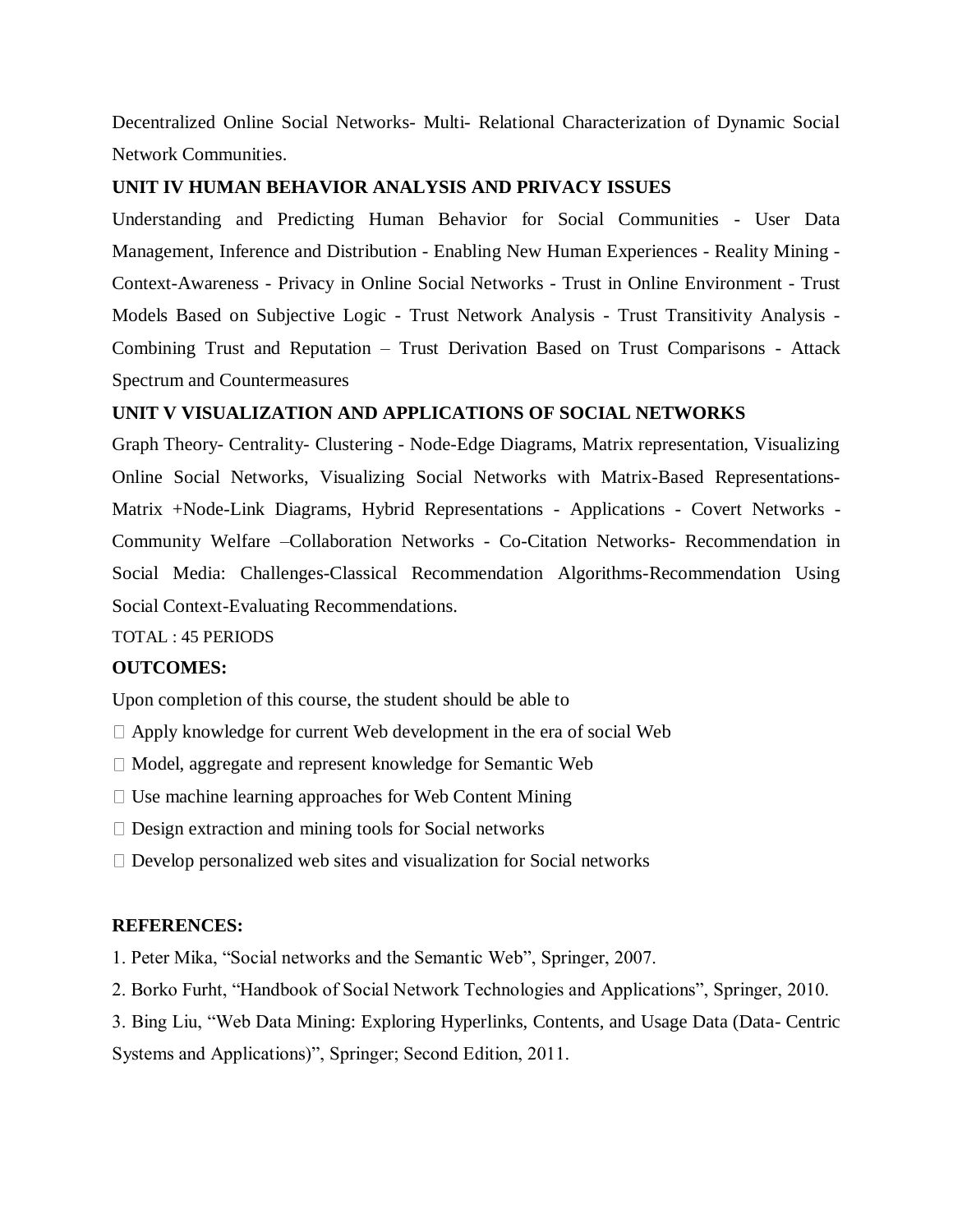4. Reza Zafarani, Mohammad Ali Abbasi, Huan Liu, "Social Media Mining", Cambridge University Press, 2014.

5. Guandong Xu, Yanchun Zhang and Lin Li, "Web Mining and Social Networking Techniques and applications", Springer, 2011.

6. Dion Goh and Schubert Foo, "Social information retrieval systems: emerging technologies and Applications for searching the Web effectively", Idea Group, 2007.

7. Max Chevalier, Christine Julien and Chantal Soulé-Dupuy, "Collaborative and social Information retrieval and access: Techniques for Improved User Modelling", Information Science Reference, 2009.

8. John G. Breslin, Alexandre Passant and Stefan Decker, "The Social Semantic Web", Springer, 2010.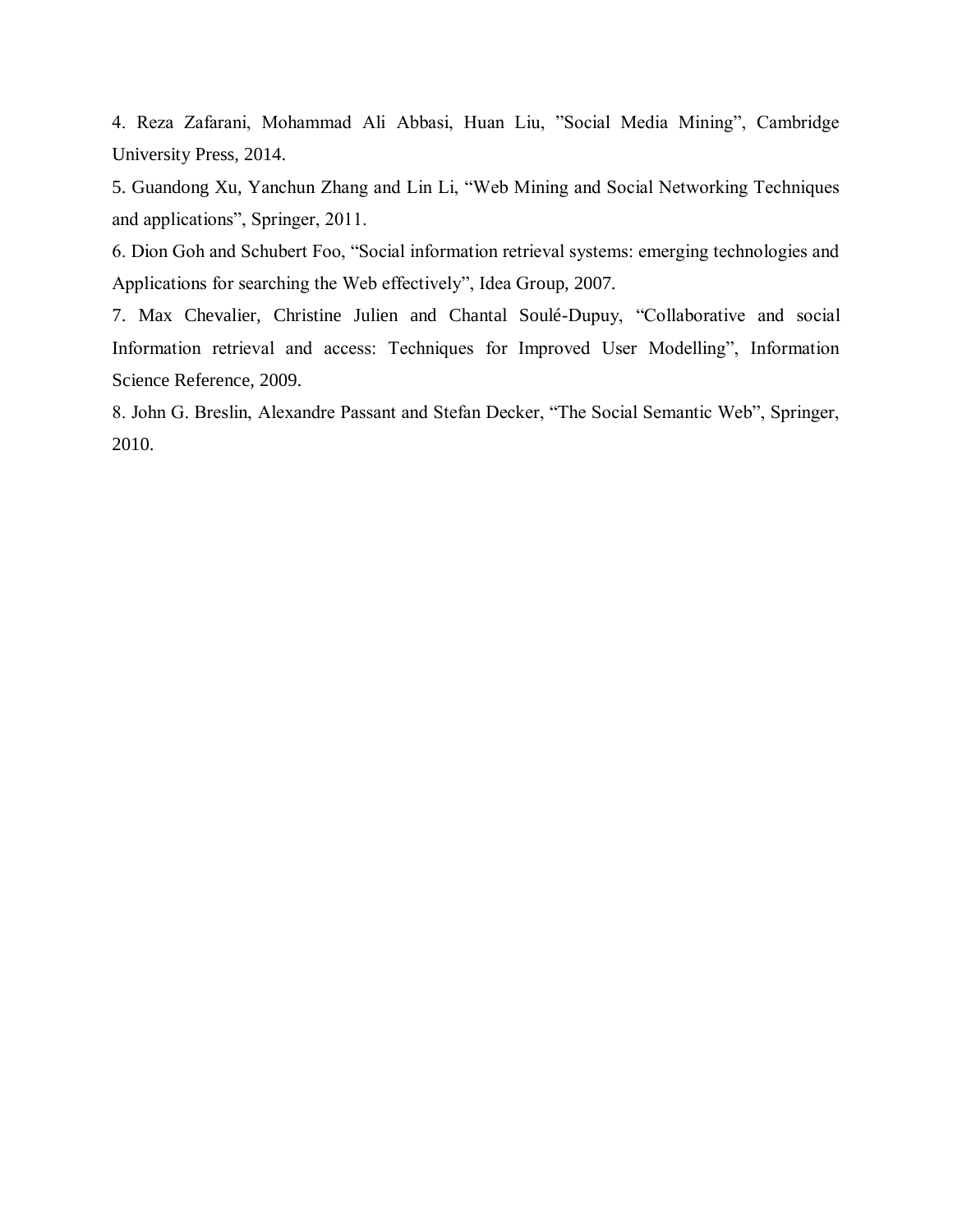#### **L T C 4 0 3**

### **(1505806) SOFT COMPUTING**

### **OBJECTIVES:**

 $\Box$  To learn the key aspects of Soft computing and Neural networks

- $\Box$  To study the fuzzy logic components
- $\Box$  To gain insight onto neuro fuzzy modeling and control
- $\Box$  To know about the components and building block hypothesis of genetic algorithm
- $\Box$  To gain knowledge in machine learning through Support Vector Machines

### **UNIT I INTRODUCTION TO SOFT COMPUTING**

Evolution of Computing - Soft Computing Constituents – From Conventional AI to Computational Intelligence - Machine Learning Basics

### **UNIT II GENETIC ALGORITHMS**

Introduction to Genetic Algorithms (GA) – Applications of GA - Building block hypothesis-Representation– Fitness Measures – Genetic Operators-. GA based Machine Learning.

### **UNIT III NEURAL NETWORKS**

Machine Learning using Neural Network, Adaptive Networks – Feed Forward Networks – Supervised Learning Neural Networks – Radial Basis Function Networks - Reinforcement Learning – Unsupervised Learning Neural Networks – Adaptive Resonance Architectures – Advances in Neural Networks.

### **UNIT IV FUZZY LOGIC**

Fuzzy Sets – Operations on Fuzzy Sets – Fuzzy Relations – Membership Functions-Fuzzy Rules andFuzzy Reasoning – Fuzzy Inference Systems – Fuzzy Expert Systems – Fuzzy Decision Making.

### **UNIT V NEURO-FUZZY MODELING**

Adaptive Neuro-Fuzzy Inference Systems – Coactive Neuro-Fuzzy Modeling – Classification and Regression Trees – Data Clustering Algorithms – Rule base Structure Identification – Neuro-Fuzzy Control – Case Studies.

TOTAL : 45 PERIODS